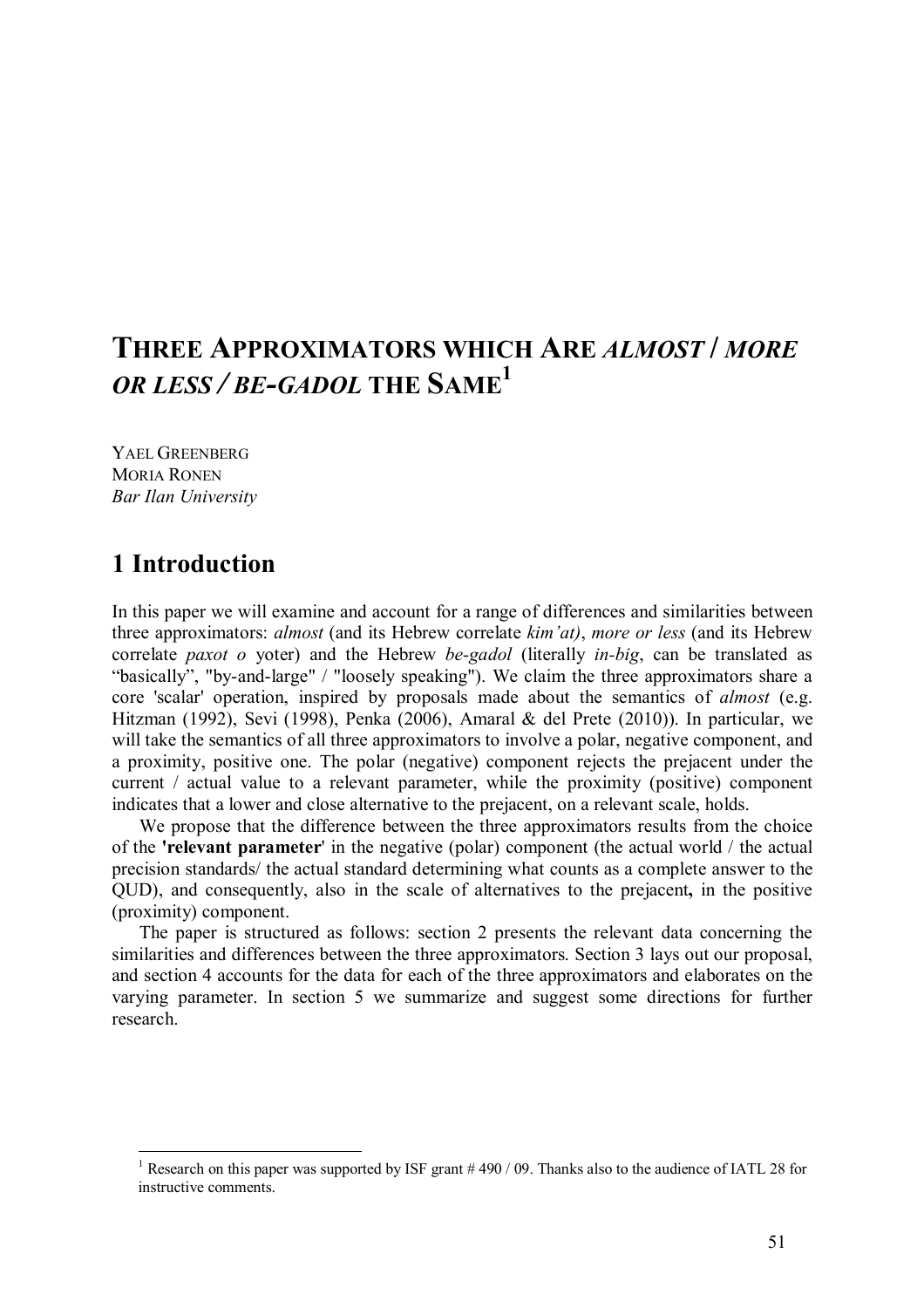## **2 Data**

*be-gadol*, *more or less* and *almost* pose an intriguing puzzle, since they can yield similar effects as well as very different ones. Examples for such similar effects can be found in examples like (1) and (2). (Notice that in the examples below we will translate *be-gadol* as 'basically', although the two are not exactly the same):

- 1. A: Are you there already? B: Almost / more or less / be-gadol (" $\approx$  basically")
- 2. A: Is the room clean now?
	- B: Almost / more or less / be-gadol (" $\approx$  basically")

All answers in (1) imply that B is not 'there', but he is close. Similarly, all answers in (2) imply that the room is not completely clean, but it is not far from being clean either.

The different effects for the three approximators will be displayed in two parts, one which compares *almost* on the one hand, to *more or less* and *be-gadol* on the other hand, and another, which focused on the differences between *more or less* and *be-gado*l.

### **2.1** *almost* **vs.** *more or less/be-gadol*

We observe four differences between *almost* and *more or less / be-gadol*, namely a difference in the 'distance from the limit point', a 'directionality' difference, a difference in 'polarity' and the presence / absence of a counterfactual reading. Let us examine each of these differences.

Starting from the 'distance from the limit point', we can first see that *almost p* implicates that although p is not true, there is a true alternative which is **'very** close' to p. In contrast, *more or less p* or *be-gadol p* just lead to an implication of the alternative being 'close' to p (cf. Sauerland & Stateva (2007) for a similar observation). The difference is illustrated in example (3):

b. Room 2 is be-gadol (" $\approx$  basically") / more or less clean

Comparing (3a) and (3b) the implication is that room 1 is cleaner than room 2, i.e. the degree of cleanness of room 1 seems closer to the maximal point on the cleanness scale (being 'completely clean') than that of room 2.

Second, as pointed out by e.g. Amaral & del Prete (2010) for the Italian counterparts of *almost* and *more or less,* while *almost* yields a 'before/less than' effect with numerals, temporal expressions, and spatial expressions, no such directionality effect is present with *more or less*, and *be-gadol.* This is illustrated in (4), in which (4a) implies that John arrived (shortly) before 3, e.g. at 2.55, whereas (4b) implies that he arrived (shortly) before or after 3, e.g. at 2.55, or 3.05:

4. a. John arrived at almost 3

b. John arrived at be-gadol (" $\approx$  basically") / more or less 3

<sup>3.</sup> a. Room 1 is almost clean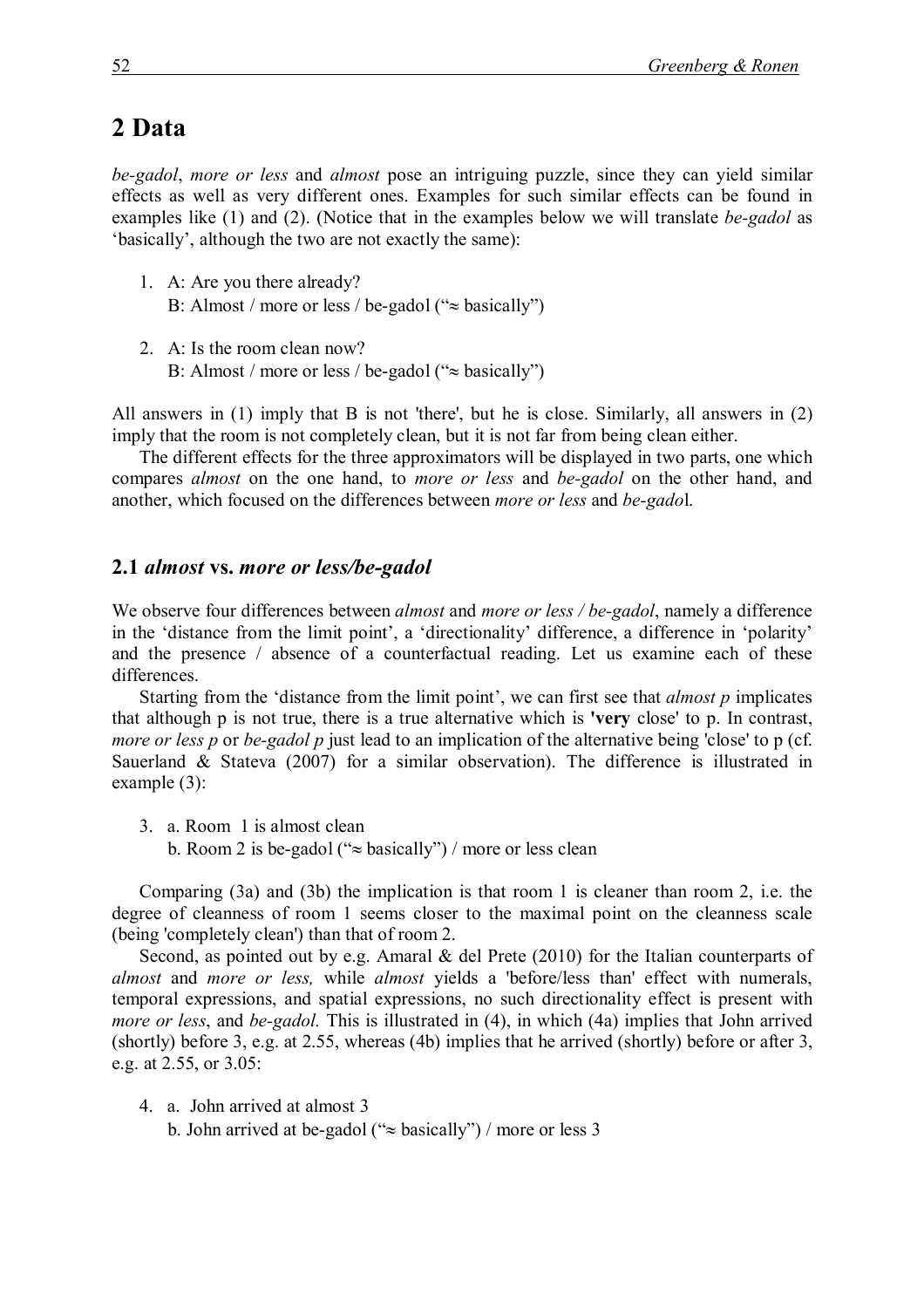Examples like 4 make it clear, then, that while *almost* has a clear directionality effect, *more or less* and *be-gadol* do not.

The third difference concerns the 'polarity' of *almost* vs. *more or less* and *be-gadol* (cf. Wierzbicka (1986), Amaral & del Prete (2010) cf. Siegel (2002) on *like*). Consider example  $(5)$ :

- 5. How many students does John have?
	- a. Almost 200
	- b. more or less 200
	- c. be-gadol (" $\approx$  basically") 200

Imagine now that we find out that John has **exactly** 200 students. In this case we will judge the utterance in (5a) false, but those in (5b) and (5c) will be naturally still judged as true.

Notice, however, that if it is clear that the speaker of (5b) and (5c) **knows** that John has exactly 200 students, we will take these utterances to be false as well.<sup>2</sup>

In normal circumstances, though, we seem to take *almost*, but not *more or less* and *begadol* entail that the prejacent is false. Another way to illustrate this difference is demonstrated in example (6). While uttering *almost p* is compatible with explicitly rejecting p, this is not so with *more or less* and *be-gadol*:

- 6. Is the room clean?
	- a. (lo, aval) kim'at  $-$  "(No, but) almost"
	- b. (# lo aval) paxot o yoter / be-gadol "(#No but) more or less / be-gadol (" $\approx$ basically")"

A last difference we will examine is the presence / absence of a 'counterfactual' reading (e.g. Sadock (1981), Penka (2006), Sevi (1998), Amaral & del Prete (2010)). Consider (7):

7. John almost arrived at 3

(7) has a counterfactual reading. E.g. it can be true in a scenario where John made a stupid mistake and missed the train which would enable him to arrive at 3, so he had to wait for the next train, and eventually arrived at 8. Thus, we can utter (7) and continue it with "If John hadn't made this stupid mistake he would have arrived at 3".

In contrast, (8a) and (8b), with *more or less* and *be-gadol* do not have such a reading, and cannot be true in such a scenario:

8. a. John more or less arrived at 3.

 $\overline{a}$ 

b. John be-gadol (" $\approx$  basically") arrived at 3.

It is interesting to notice that in the counterfactual reading of (7) with *almost,* neither the 'directionality' nor the 'small distance from the limit point' effects discussed above for *almost* are present. For example, given our scenario John arrived **after** 3 (not before it), and the time at which he actually arrived is not necessarily 'very close' (or even 'close') to 3.

<sup>2</sup> But see section 2.2 below for cases where *be-gadol* can be felicitously uttered in a situation where the speaker knows that p is 'perfectly' true.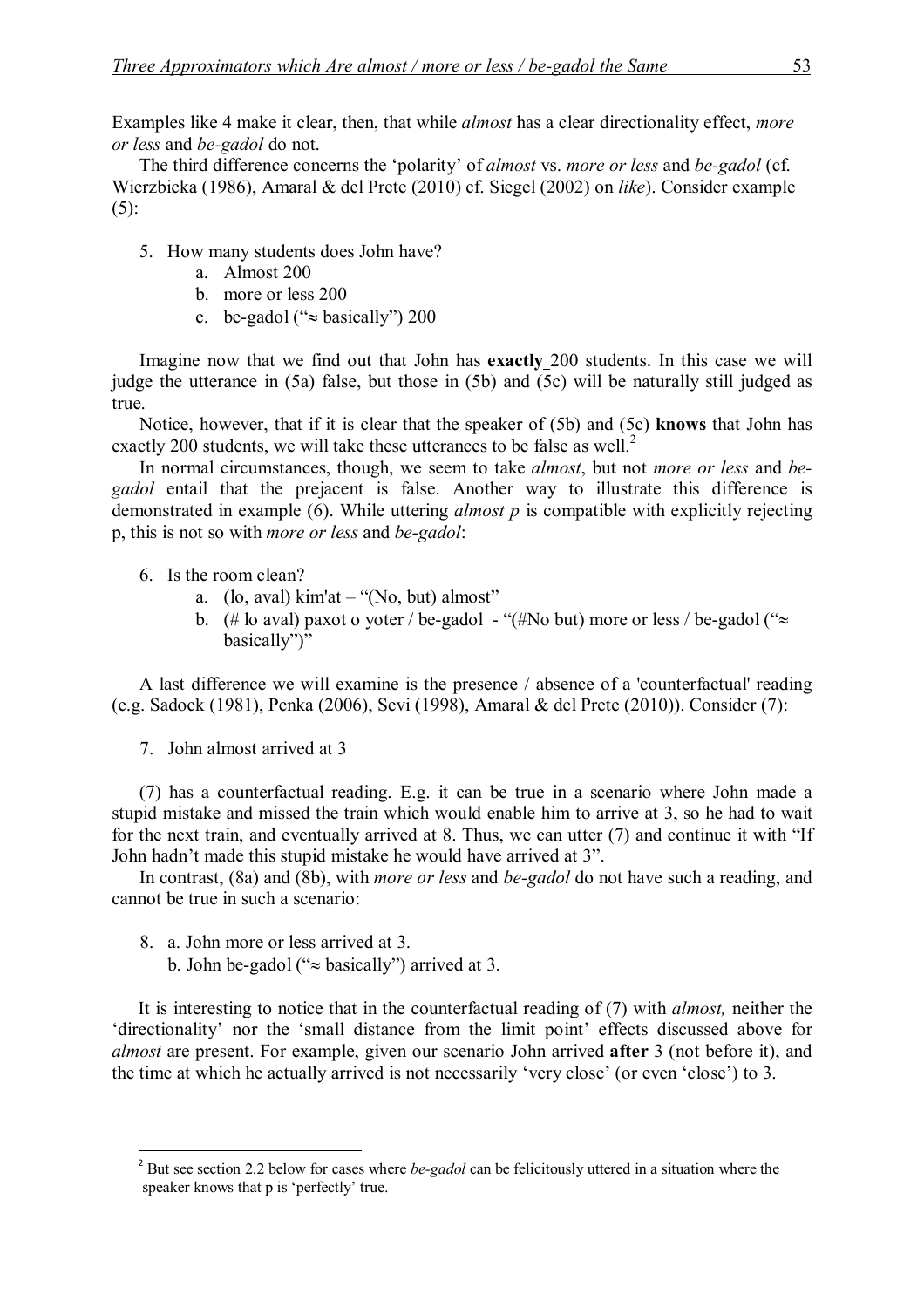## **2.2** *more or less* **vs.** *be-gadol*

From the data above, *more or less* and *be-gadol* seem to behave in a similar way, and both seem differ from *almost*. In this subsection, though, we will show that *more or less* and *begadol* are more different than each other than they seem so far. In particular, we will examine three differences between these approximators: the presence / absence of a 'temporal' reading, the presence / absence of an 'incomplete future commitment' reading, and the effect of the two approximators in cases where the speaker knows that p is (perfectly / precisely / typically) true.

The first difference between *be-gadol* and *more or less* concerns a reading that is only available for *be-gadol*, which we will refer to as the 'temporal' reading. Consider example (9):

- 9. What did Mary do in the party?
	- a. She more or less danced
		- b. She be-gadol (" $\approx$  basically") danced

(9a) can mean that the way Mary moved resembled dancing (though could not be considered prototypical dancing). In contrast, (9b) has the reading of (9a), but also an additional reading where Mary (prototypically) danced, but did that most of the time of the party (and in the rest she sang / spoke with people, etc.).

Another unique reading for *be-gadol p* is one that refers to the speaker's commitment to a prejacent that is supposed to be true in the future. Such a reading is not available for *more or less*. An example illustrating the contrast is seen in (10), where (10a) is infelicitous, but (10b) is perfectly felicitous and can be paraphrased as "I will / intend to arrive, but there may be some obstacles which will prevent me from arriving":

- 10. Are you coming to the party tonight?
	- a. #More or less yes
	- b. be-gadol(" $\approx$  basically") yes

Finally, consider what happens in a scenario where the speaker knows that p is prototypically / perfectly true. *More or less p* cannot be felicitously used in such a scenario, whereas *be-gadol* can. This is illustrated in (11):

- 11. So what's happening with John and Mary? Do they love each other?
	- a. They more or less love each other, but they are still not ready to get married.
	- b. They be-gadol (" $\approx$  basically") love each other, but they are still not ready to get married.

The only reading available for (11a) is a reading where John and Mary's degree of love to each other is rather high, but not maximal (and probably this is why they don't get married yet). Example (11b) with *be-gadol* shares this reading, but has an additional reading, where John and Mary's degree of love to each other is, in fact, maximal, but crucially we also understand that "that's not the whole story". That is, there are other obstacles which prevent them from being married (e.g. they don't have any money).

Given this reading, we can sometimes get cases where *be-gadol* and *almost* are felicitous, while *more or less* is not. Consider example 12, in a context where in order to get accepted to the department John has to pass a test. The passing grade is strictly 60. The speakers of (12) are talking about John: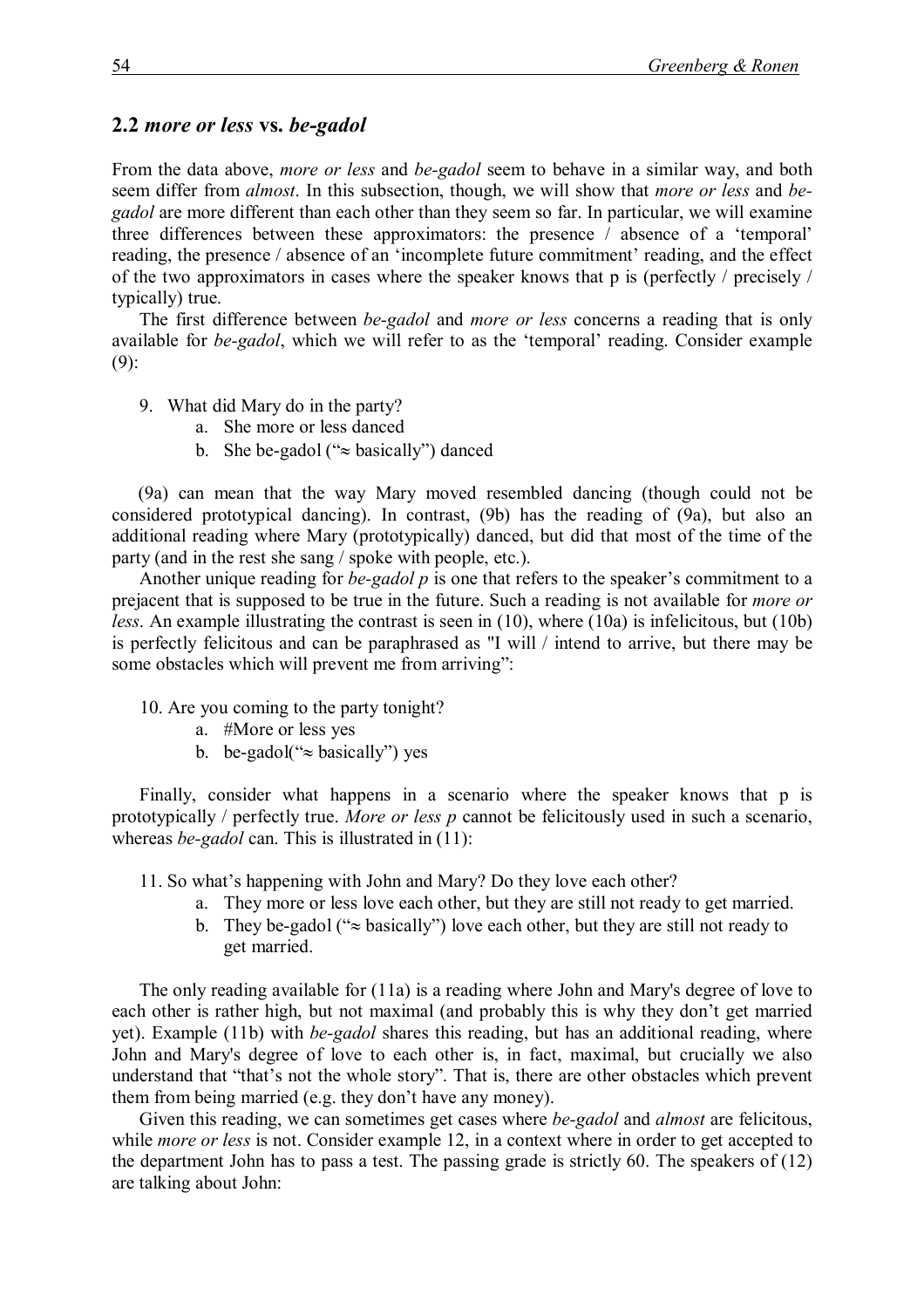12. Well, what are the results?

- a. He almost passed the test (e.g. he got 58)
- b. ??He more or less passed the test
- c. He be-gadol (" $\approx$  basically") passed the test. (E.g. he got 62, but eventually he didn't get accepted since there were too many candidates this year).

In this example we can see again that the use of *be-gadol* is felicitous even though the speaker knows that John clearly passed the test, i.e. where the speaker knows that the prejacent is (completely / perfectly) true. The use of *be-gadol* here indicates again that although p is (completely) true, "this is not the whole story". In contrast, *more or less* is infelicitous in such a scenario.

### **2.3 Intermediate Summary**

The following two tables summarize our observations so far:

|                          | Almost p                   | More or less/be-gadol p     |
|--------------------------|----------------------------|-----------------------------|
| Distance from the limit  | Very close (not found      | Close                       |
| point                    | with the 'counterfactual'  |                             |
|                          | reading)                   |                             |
| Directionality w.r.t. p  | Yes - before / less than p | $No - Can be either$        |
| (with e.g. numbers /     | (not found with the        | before/less or after / more |
| temporal adverbials)     | 'counterfactual' reading') | p                           |
| Counterfactual reading   | Present                    | Absent                      |
| Polarity (entails not p) | Yes                        | No                          |

Table I: Differences between *almost* and *more or less / begadol:*

Table II: Differences between *more or less* and *be-gadol:*

|                                | More or less p | Be-gadol p |
|--------------------------------|----------------|------------|
| <b>Imprecision reading</b>     | Present        | Present    |
| <b>Temporal reading</b>        | Absent         | Present    |
| 'Incomplete future             | Absent         | Present    |
| 'commitment' reading           |                |            |
| <b>Status when the speaker</b> | Infelicitous   | Felicitous |
| knows that p (precisely /      |                |            |
| typically) holds               |                |            |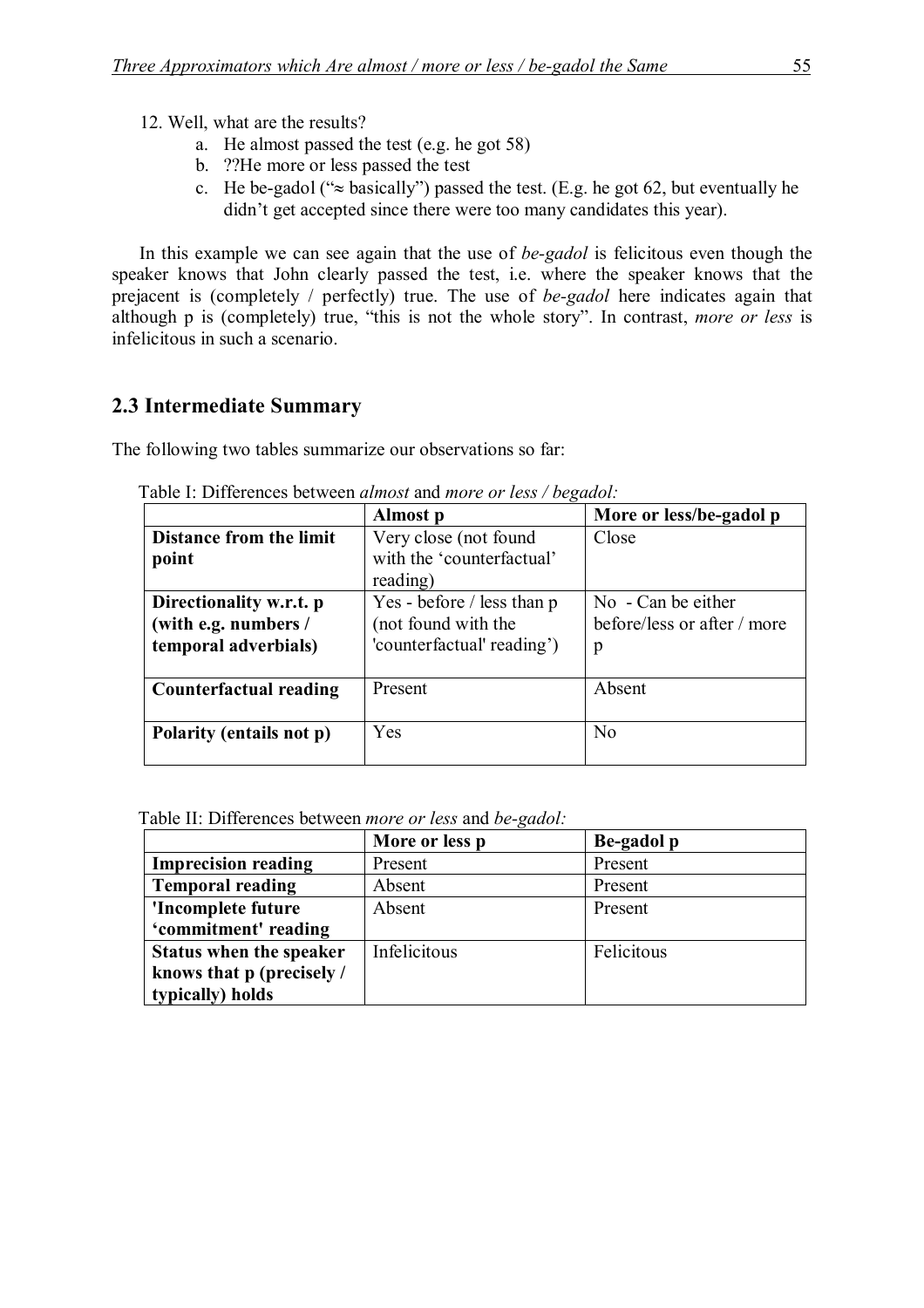## **3 The Proposal: A Unified Scalar Semantics with One Varying Parameter**

In order to account for both similarities and differences between *almost*, *more or less* and *begadol*, we propose that these three approximators share a basically identical semantic operation, and differ from each other in the value of a single parameter.

In particular, we propose that all three approximators have the same basic scalar semantics, combining a negative (polar) and a positive (proximity) component. The formal definition is in (13):

13.  $\lambda p. \neg p_c \land \exists p' \in S_{ALT} (p_c) \land p' \leq_p p_c \land close_s (p', p_c) \land p'$ <sup>3</sup>

In words: approximators are sentential operators which combine with a prejacent p, and yield a conjunction of a two propositions. **The negative (polar) component**, which rejects p under a the current value to a parameter c (rejects pc), and **the positive (proximity) component**, which states that an alternative p' which is a member of the scaled set of alternatives to  $p_c$ , and which is lower and close to  $p_c$  on the scale, holds.<sup>4</sup>

Notice that this definition is heavily inspired by previous approaches to the semantics of *almost*, e.g. Hitzman (1992), Sevi (1998), Penka (2006), Amaral & del Prete (2010), all of which took *almost* to involve a polar (negative) and a proximity (positive) component. However, this semantics is usually given to *almost* only. In particular, Wierzbicka (1986) as well as Amaral and el Prete (2010) explicitly argue that it **does not** suit approximators like *more or less* or *approximately.* For example, Amaral and del Prete argue that (the Italian correlate of) *more or less* (or *approximately*) do not have the polar component, since they are compatible with the truth of p, and that they are not scalar, i.e. don't involve a scale with a proximity component, since they lack the 'directionality' effect found with *almost* (as illustrated in section 2.1 above). In contrast, we argue that the definition in (13) suits all three approximators (*almost*, *more or less* and *be-gadol*), and thus, that all of them have a scalar semantics.

To capture the differences between the approximators we propose that they can be derived from the different characterization of the parameter *c* in (13). In particular we propose that for *almost* the relevant parameter is always **the actual world w<sup>0</sup> 5 ,** for *more or less* it is the **current precision standard (prec**), and for *be-gadol* it is either the current precision standard **(prec**), as in *more or less*, or the current standard determining what counts as a **complete answer to the QUD** (ans<sub>c</sub>).<sup>6</sup>

As we will show below, this different characterization of the *c* parameter for each of the approximators leads a difference in the characterization of the relevant alternative which is lower than (and close to) p in the positive (proximity) component.

 $\overline{a}$ 

<sup>&</sup>lt;sup>3</sup> In this paper we do not deal with the status of these two components, i.e. which of them is asserted and which presupposed (or, using e.g. Roberts 2011 terminology, which is 'at issue' and which is 'not at issue'). But see the last section for a brief discussion of this question.

<sup>&</sup>lt;sup>4</sup> We assume that the associate of the approximator (usually what is focused in p) contributes to the choice of the relevant scale of alternatives (see Amaral & del Prete (2010) for *almost*)*.* For example, in *John almost / more or less / be-gadol arrived at [3]<sup>F</sup>* , the scale of alternatives will naturally concern closeness to 3. <sup>5</sup>we will see below how this differs from other approaches to *almost.*

<sup>&</sup>lt;sup>6</sup> We assume that the when the value to the relevant parameter changes in the positive components, the values to all other parameters remain fixed. E.g. when the alternatives to p under the current precision standards are calculated with *more or less*, these alternatives will differ from the prejacent only in the precision standards, but the world index and the 'standard of answerhood to the QUD' will stay fixed.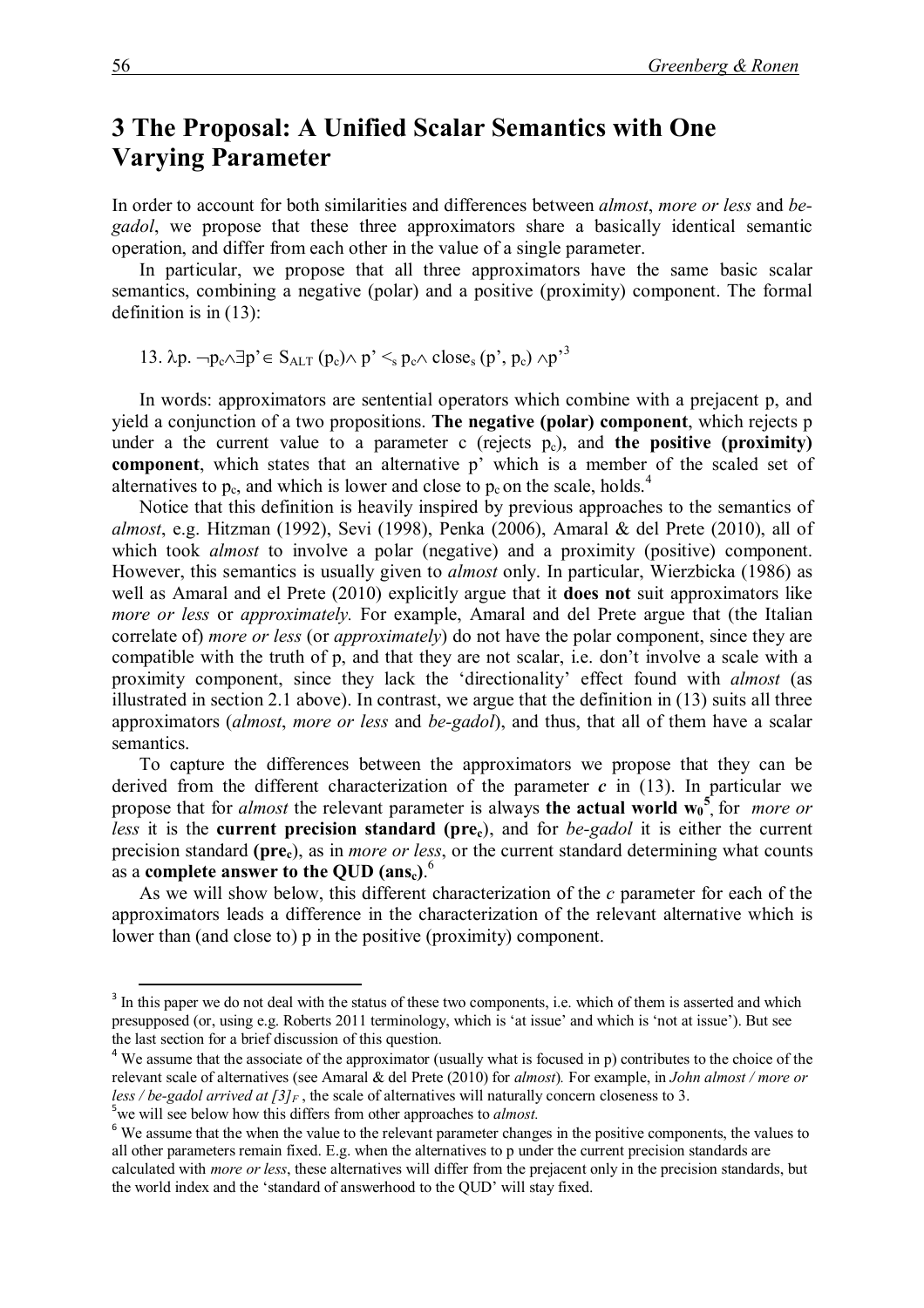## **4 Accounting for the Data**

We will now examine each of the approximators in turn, and show how the definition in (13), together with the specification of the relevant parameter *c* accounts for the range of readings the particles can (and cannot) yield.

### **4.1** *almost*

We argued that *almost* has the semantics in (13) above, where  $c$  is the actual world w<sub>0</sub>. This leads to (14):

```
14. Almost: \lambda p. \neg p_{w0} \land \exists p' \in S_{ALT} (p_{w0}) \land p' \leq p_{w0} \land \text{close}_s (p', p_{w0}) \land p'
```
In prose, the negative component in (14) guarantees that the truth of p in  $w_0$  is negated. As for the positive component, here we have two possibilities: Given the first possibility (possibility # 1), the same proposition p is true in a world w<sub>1</sub> which is lower but close to  $w_0$ on the scale of similarity to  $w_0$ . Given the second possibility (possibility # 2), a distinct proposition q, lower but close to p on a salient scale is true in  $w_0$ .

Possibility # 1 gives rise to 'counterfactual' readings of sentences with *almost.* To illustrate this possibility consider example 14 where *almost* associates with the VP *arrived at 3* (since counterfactual readings easily arise when *almost* associates with a verbal predicate). The negative and positive components are paraphrased in (15a) and (15b):

15. John almost arrived at 3

- a. Negative component:  $-John$  arrived at  $3_{w0}$
- b. Positive component: John arrived at  $3_{w1}$ , where w<sub>1</sub> is a world which is lower than  $w_0$  on a scale and close to it.

Under the counterfactual reading (15) can be true, for example, in a scenario where John missed the train which would have enabled him to arrive at 3, and eventually arrived at 8. In this case the positive component guarantees that each alternative in the scale is the same prejacent, namely "John arrived at 3" in different worlds. These worlds are ordered by similarity to  $w_0$ , i.e.  $w_0$  is maximally similar to itself, and the rest of the worlds are different from  $w_0$ , and are ordered by their similarity to it, e.g.  $w_1$  is most similar to  $w_0$ ,  $w_2$  is a bit less similar, etc. Given such a scale the positive component says that John arrived at 3 in a world  $w_1$ , namely a world which is lower than  $w_0$  in the scale of similarity to  $w_0$  (i.e. it is not  $w_0$ ) itself), but is close to it (other than  $w_0$ , most similar to it). This is schematically illustrated in (16):

16.

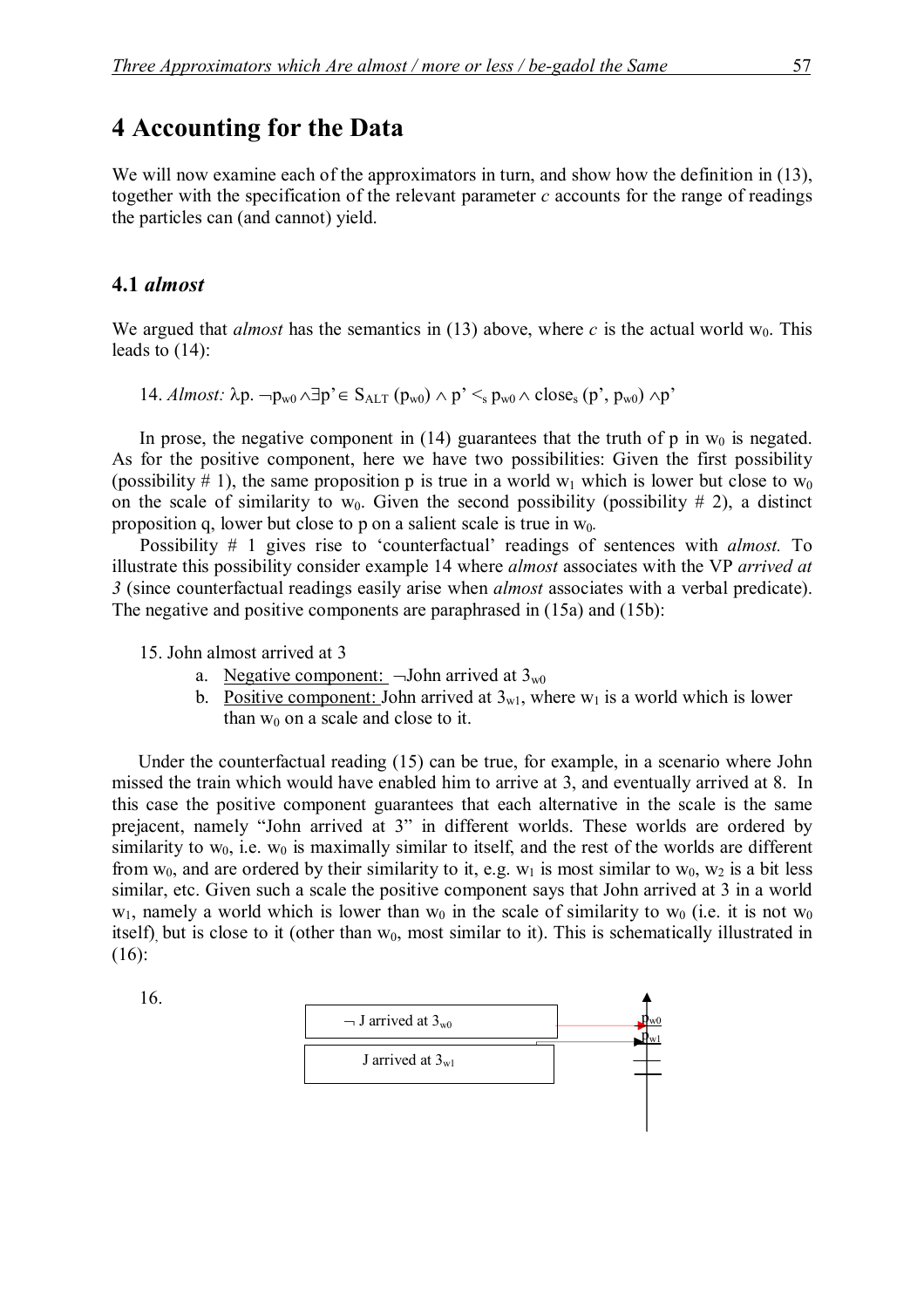The counterfactual reading arises, then, in the following way, inspired by Lewis (1973) (see also Sevi 1998): in  $w_0$  it is false that John arrived at 3, but in  $w_1$ , a world which ismaximally similar to  $w_0$  (except  $w_0$  itself), he did arrive at 3.

To illustrate possibility  $# 2$  consider example (17), with the negative and positive components in (17a) and (17b), respectively:

- 17. John arrived at almost 3
	- 1. Negative component:  $\neg$ John arrived at 3<sub>w0</sub>(just as in possibility # 1)
	- 2. Positive component: John arrived at  $t_{w0}$ , for some t which his lower than 3 on a scale and close to it.

The world index,  $w_0$ , stays the same in the negative and positive components, so the scale of alternatives contains p and different alternative propositions to it, all of which are true in w<sub>0</sub>. From the combination of the negative and the positive components we understand that although it is false that John arrived at 3 in  $w_0$ , he did arrive at some time before and close to 3 at  $w_0$ , e.g. in  $w_0$  John arrived at 2.55. This is schematically illustrated in (18):

18.



This analysis accounts for the effects of *almost* pointed out in section 2 above. The 'directionality' and 'distance from the limit point' effects are found with possibility  $\# 2$ . In particular , in (17) *almost* indeed yields a directionality effect, since the positive component requires that John arrives at a time lower than / before 3 (e.g. at 2.55, but not at 3.05). Second, the time t in the positive alternative has to be close to 3.

Our analysis also account for the fact that none of these two effects is present with the counterfactual reading (i.e. given possibility # 1 above): the 'directionality' effect is not present (given the counterfactual reading the sentence can be true if John actually arrived later than 3) since 'lower' than relates to a scale of worlds, and not to a scales of times with a time lower than (before) 3. Similarly, the time at which John actually arrived in this reading need not be 'very close' or even 'close' to 3 (e.g. John may have arrived at 8, or at 12). This is again because under this reading 'closeness' is a relation between worlds, and not between times.

Finally, the 'polarity effect' is guaranteed to hold in both possibilities (in both the truth of *John arrived at 3* is negated in  $w_0$ .

Notice that although our suggestion is heavily inspired by previous approaches to *almost*, it is not identical to them. In particular, insisting that the world parameter is the only parameter operative with *almost* makes our proposal different from Sevi's (1998) and Sauerland & Stateva's (2007) approach, who propose that *almost* may involve scales of precision standards. As we will show below while such scales are found with *more or less*  and with one reading of *be-gadol*, they are not operative with *almost*. In addition, our proposal differs from Amaral & del Prete's (2010) proposal for (the Italian correlate of) *almost,* which assumes that the proximal alternative is always a distinct proposition q (lower than p on a scale), which holds in  $w_0$ . That is, Amaral & del Prete's proposal only allows for possibility # 2.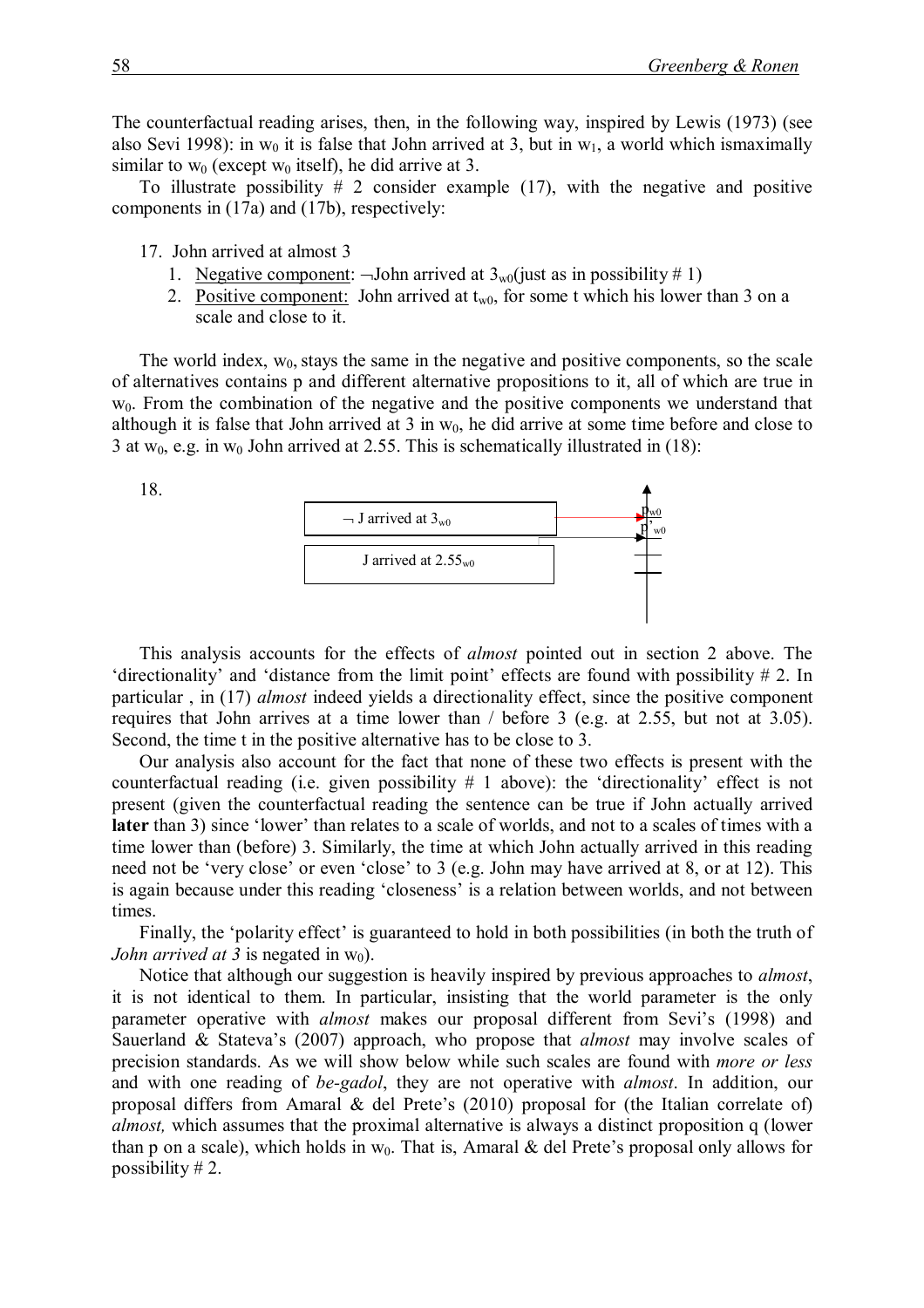#### **4.2** *more or less*

For *more or less* we assume that the relevant contextual parameter *c* is the **current standard of precision** *preC*. This yields the semantics in (19):

19. *More or less:*  $\lambda p$ .  $\neg p_{preC} \land \exists p' \in S_{ALT} (p_{preC}) \land p' \leq_{s} p_{preC} \land \text{close}_{s} (p', p_{preC}) \land p'$ 

Thus, the negative component rejects p under the current standard of precision *preC*. As for the positive component, here the alternatives in the scale will differ from  $p_{\text{preC}}$  in exactly this parameter, namely the precision standard. Thus, the positive component says that p under a lower (more relaxed) but close precision standard *pre1* holds.

To understand the effect of (19), then, we need to understand the effect of rejection /affirmation of a sentence under different precision standards. Such standards have been modeled in the literature in various ways: as finer / coarser granularities (Sauerland & Stateva (2007)), truth in more / less precisifications (superevaluation theories), distance from the precise point in the pragmatic halo (Lasersohn (1999)) or size of the set of alternatives (Morzycki's (2011) formalization of Lasersohn's approach).

For now we take expressions interpreted under (lower) standards of precision to denote (larger) sets of alternatives, using Morzycki's (2011) approach. This is illustrated in (20), for the interpretation of *Tel Aviv* under different precision standards (where 1 is the strictest and 0 is the most relaxed one):

20.

Tel Aviv<sub>1</sub> = {Tel Aviv} Tel Aviv  $_{0.9.5}$  = {Tel Aviv, Yafo} Tel Aviv  $_{0.9}$  = {Tel Aviv, Yafo, Givatayim, Bat Yam} Tel Aviv  $_{0.6}$  = {Tel Aviv, Yafo, Givatayim, Bat Yam, Xolon, Rishon Le-cion, Bney Brak, Herzeliya}

Following Morzycki (2011) we assume that such interpretations are projected compositionally. E.g. *I am in Tel Aviv*<sup>0.95</sup> = {I am in Tel Aviv, I am in Yafo}. We further propose that a sentence interpreted under a degree of precision d is true if the speaker **is certain / committed** that one of the alternatives in the corresponding set is true. In other words, standards of precision are metalinguistic operators: they do not directly determine truth (of one of the alternatives), but only commitment / certainty with respect to truth of one of the alternatives.

Given this approach, negating precision standards will have a metalinguistic effect as well. For example, *John lives in Tel Aviv* 0.9.5 will be true if it the speaker is certain / there is commitment that John lives in Tel Aviv or Yafo. Negating this sentence under this precision standard will not lead to a change in truth conditions, but only to a change in the commitment /certainty of the speaker . I.e.  $\neg$ (John lives in Tel Aviv  $0.95$ ) = There is no certainty / commitment that John lives in Tel Aviv or in Yafo. He may live in other places, but it is still possible John lives in Tel Aviv or Yafo.

Turning back to *more or less,* we will take a sentence like (21) to have the following interpretation:

21. John arrived at more or less 3

- 1. The negative component:  $\neg$ (John arrived at 3<sub>prC</sub>)
- 2. The positive component: There is a lower and close degree of precision pre<sub>1</sub>, under which p holds.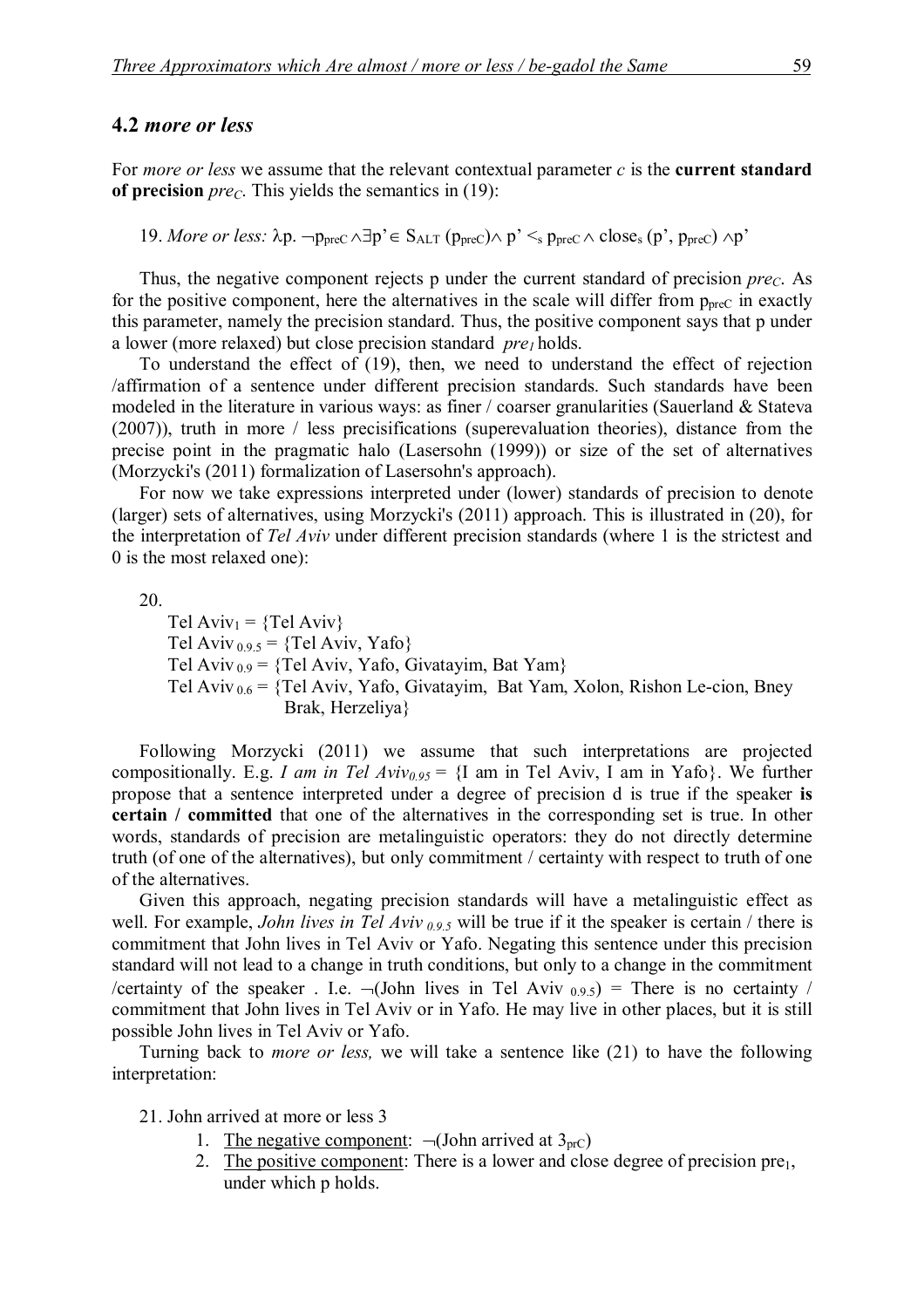Suppose our current precision standard is 0.9, and that *3* in *John arrived at 3* under this precision standard yields the set of alternatives in (22), i.e. the interval between 2.57 and 3.03. This means that a speaker of this sentence is committed to the truth of the sentence *John arrived at t* for one of the alternatives times in (22):

22. 30.9= {2.57, 2.58, 2.59, 3.00, 3.01, 3.02, 3.03}

The contribution of *more or less* to (21), then, is the following: the negative component of *more or less* negates *John arrived at 3* under the current precision standard (e.g. under 0.9). This means that the speaker is **not** committed to / not certain that John arrived at one of the times in the set in (22). The positive component says that p is true under a precision standard which is lower than but close to the current precision standard. Suppose 0.8 is such a standard, and suppose that  $3<sub>0,8</sub>$  is interpreted as in (23), i.e. as the interval between 2.50 and  $3.10<sup>1</sup>$ 

23.  $3^{0.8} = \{2.50, 2.51, \ldots, 3.00, \ldots, 3.09, 3.10\}$ 

Thus, the positive component of *more or less* says that the speaker of (21) has commitment / is certain that *John arrived at t* is true for one of the alternatives in this larger interval (21). This is illustrated in (24):





Together, the positive and negative components of 17 explain the following observations made in section 2 above:

First, *more or less* does not yield a directionality effect, since given that the relevant alternatives in the scale involve difference precision standards, and the way these precision standards are captured, all that the positive component requires is that there is certainty / commitment that 'John arrived at t' for some time in the interval **surrounding** 3 i.e. possibly (slightly) after 3. This is in contrast to *almost*, where (on possibility #2) the proximal alternative is a proposition "John arrived at t" for some time which is perceived as lower than the time 3 itself, and hence **before** 3.

Second, *more or less* does not yield a polarity effect, i.e. it does not entail the falsehood of p. This is because, negation with *more or less* is metalinguistic: we reject the certainty of / commitment to one of the alternatives determined by the current precision standard*.* Moreover, given the positive component there is certainty /commitment to the truth of one of the alternatives in a larger set /a wider temporal interval. Since this set / interval contains the time 3.00 itself, "John arrived at more or less 3" is compatible with a situation where John actually arrived at 3.

This is, again, in contrast with *almost*, where the negative component rejects the truth of p in w0, and hence entails the falsehood of *John arrived at 3.* If indeed *almost* was able to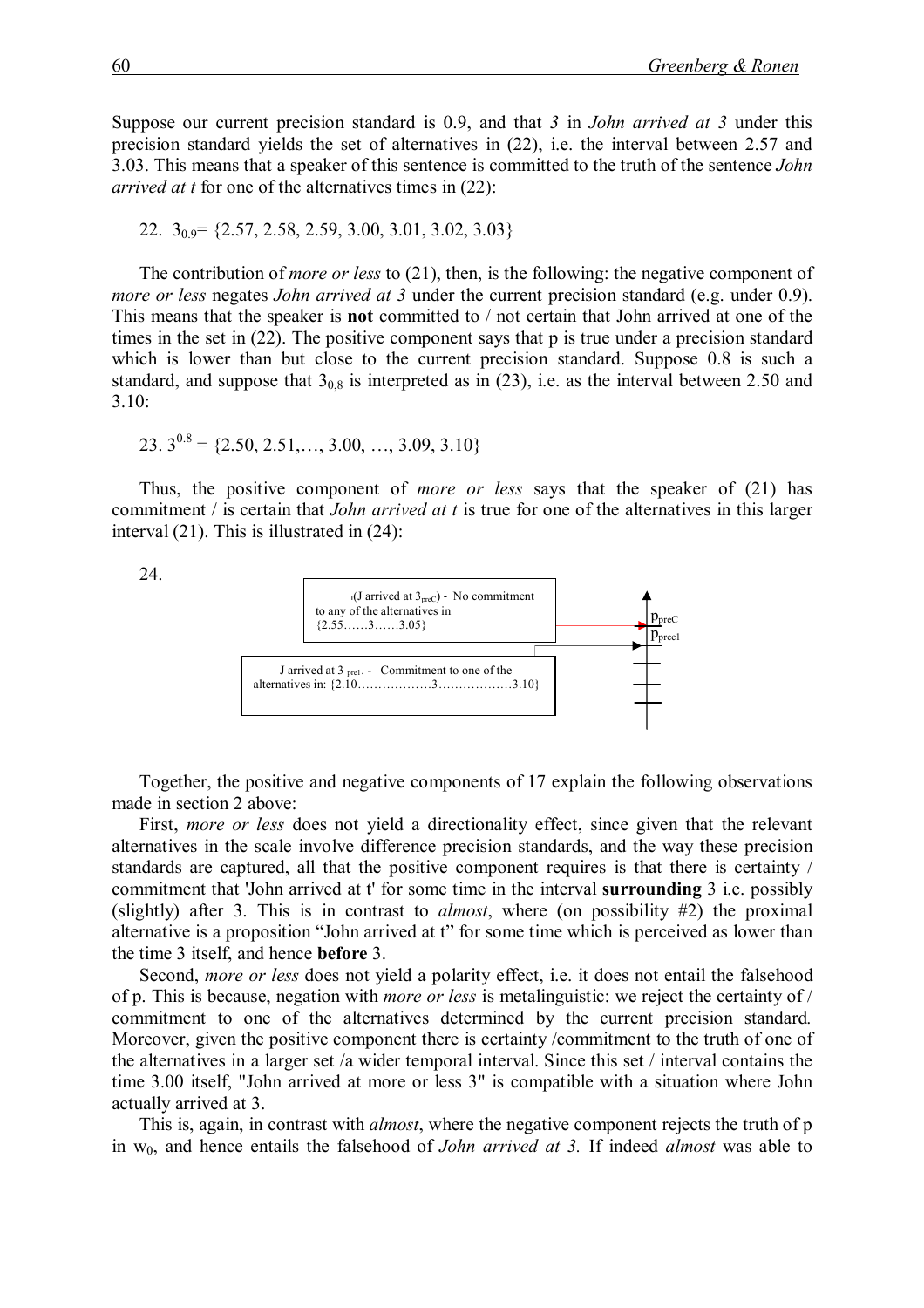operate on scales of precision standards too (as proposed in e.g. Saurland & Stateva 2007), these contrasts between *almost* and *more or less* could not be explained.

Crucially, we noted above that knowing that p is (precisely) true leads to a polarity effect with *more or less*. For example, if the speaker knows that John arrived at 3.00, his/her utterance of "John arrived at more or less 3" would be considered false. This is because in such a case the negative component in the semantics of *more or less*, repeated in (25), cannot hold:

25.  $\lnot$  (John arrived at 3<sub>prC</sub>)

As explained above, (25) says that there is no commitment to any of the alternatives in the set, e.g. to any of the alternative times in the set  $\{2.57, 2.58, 2.59, 3.00, 3.01, 3.02, 3.03\}$ in (25) above. But if a speaker **knows** that John arrived at 3.00, then she is committed to one of the alternatives, hence this negative component cannot hold.

A third observation concerns the distance from the limit point with *more or less* (relative to *almost*). This can be explained again by assuming that the relevant parameter with the former, but not with the latter approximator, is the current precision standard. In particular, we saw that what the negative component with *more or less* rejects is the commitment to one of the alternatives in the set dictated by the current precision standard pre $C$ . Crucially, however, *pre<sup>C</sup>* can be one which is not maximally precise to start with (e.g. a set dictated by *John arrived at*  $3<sub>0.9</sub>$ , as in (25) above. Now, the positive component requires that an alternative involving an even lower (more relaxed) precision standard holds, e.g. *John arrived at*  $3<sub>0.8</sub>$ . From the system we are using, it follows that the time where John actually arrived can be even farther away from the current imprecise point in time for '3'. Thus, *John arrived at more or less 3* can be true in a situation where John arrived at e.g. 2.50.

This is again in contrast to *almost*, where the proximal alternative is relativized to "John arrived at *3*", and thus must involve an alternative time close to 3. Hence, comparing *almost 3* and *more or less 3* implies that the former yields a time closer to 3 than the latter.

The lack of counterfactual reading with *more or less* is due to the fact that, unlike *almost*, it only involves scales of p under different precision standards, not of ordering between worlds.

Finally, our theory can explain the infelicity of *more or less* with non-vague expressions, as in (26):

26. ??John more or less passed the test (where the passing test is strictly 60)

The 'current precision standard' in examples like 19 must be maximal. Relaxing the precision standard would mean that John got less than 60 (e.g. 58). However, since the context dictates that getting a grade of less than 60 is failing, the positive component (saying that "John passed" under a more relaxed standard is true) cannot hold. More generally, with non-vague predicates, p cannot be both negated on a certain precision standard, an affirmed on a lower precision standard.

#### **4.3** *be-gadol*

We now turn to *be-gadol*. Above we saw that *be-gadol* shares many properties with *more or less*, but can have additional readings. We propose to account for this fact by assuming that *be-gadol* shares the same core semantics of approximators in (13), and that the contextual parameter it uses can be either precision standard, like *more or less,* or another parameter,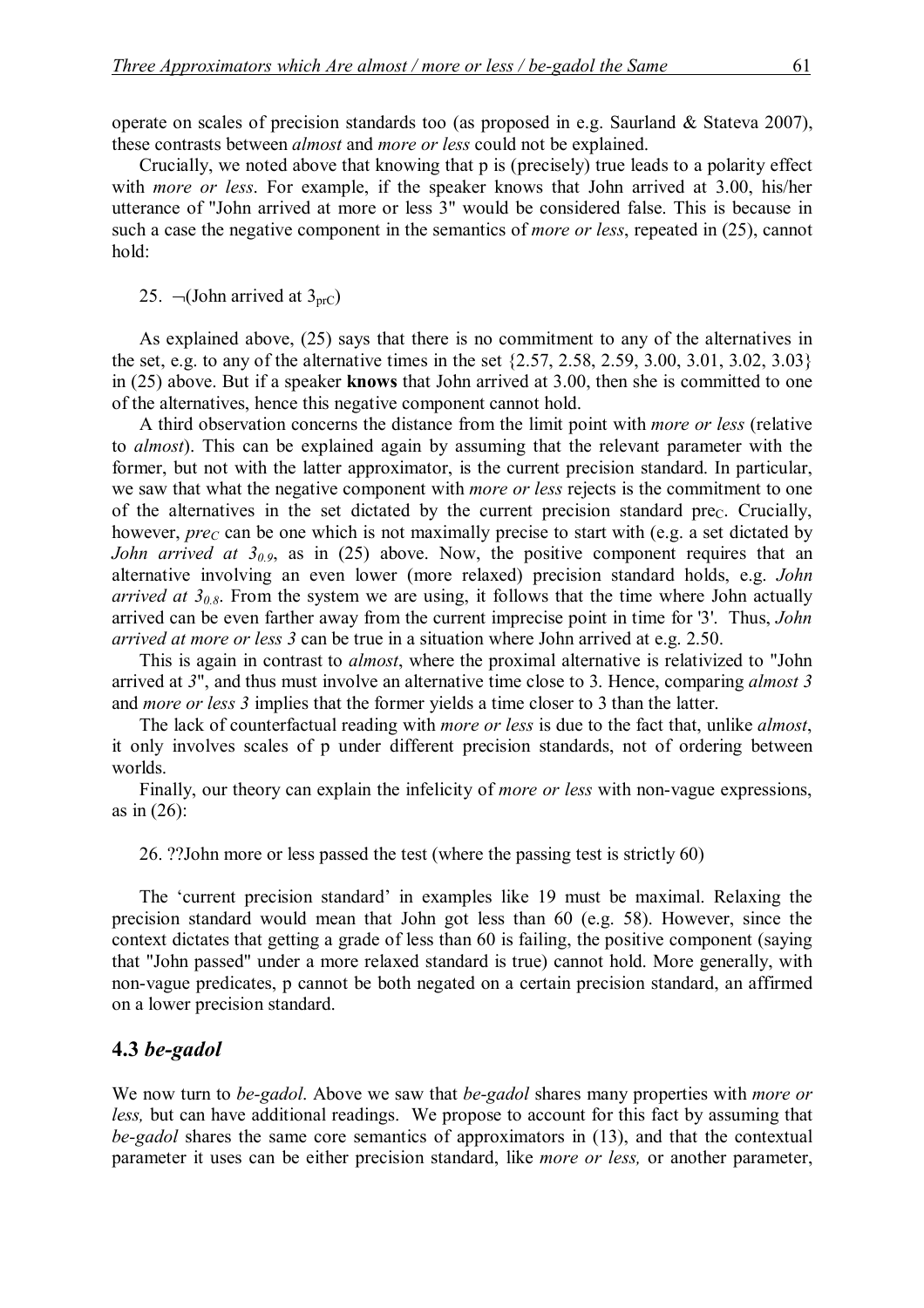which is operative at the discourse level, namely, the standard of answerhood to the Question Under Discussion.

In particular, assuming that b*e-gadol* can use the same relevant parameter proposed for *more or less*, namely, the 'current precision standard', can account for all the cases where *begadol* has an 'imprecision' reading, illustrated again in the examples below:

- 27. John arrived at be-gadol (" $\approx$  basically") 3
- 28. The room is be-gadol (" $\approx$  basically") clean
- 29. Rina be-gadol (" $\approx$  basically") danced

On this reading of *be-gadol p,* just like *more or less p*, it is clear that John did not arrive at (exactly) 3, that the room is not maximally clean, and that what Rina did cannot be considered prototypical dancing. More formally, on this reading we reject the prejacent under the current precision standard, and accept the prejacent under a lower precision standard, as schematically illustrated in (13) above.

However, as we saw above, *be-gadol* is also felicitous in cases where the speaker knows that  $p$  is 'precisely / typically / maximally' true (i.e. true under the current precision standard):

- 30. A: What did Mary do in the party?
	- B: She be-gadol (" $\approx$  basically") danced (she typically danced most of the time)
- 31. Context: In order to get accepted to the department John has to pass a test. The passing grade is 60. A and B are talking about John.
	- A: Well, what are the results?
	- B: He be-gadol (" $\approx$  basically") passed the test (he got 62, but eventually he didn't get accepted since there were too many candidates this year).

As we said above, another reading *be-gadol* yields is the 'incomplete future commitment' reading, as in (32), where B means: "I will come unless something unexpected happens".

- 32. A: Are you coming to the party?
	- B: be-gadol (" $\approx$  basically") yes

To characterize the effects of *be-gadol* in these examples we propose that the relevant parameter in these is **the current level of completeness of answerhood to the QUD**, represented as *ansc*. Intuitively, in all of the examples above, the presence of *be-gadol* indicates that the prejacent, although (precisely / completely) true, is an incomplete answer to the Question Under Discussion (the QUD (Roberts 1996)). Under this parameter, then, the effect of *be-gadol* is as in (33):

33. *Be-gadol*: 
$$
\lambda p. \neg p_{ansC} \land \exists p' \in S_{ALT} (p_{ansC}) \land p' \leq_{s} p_{ansC} \land close_{s} (p', p_{ansC}) \land p'
$$

That is, on this reading the negative component in the semantics of *be-gadol* indicates that  $\neg$ (**p** ansc) i.e. that p does not reach the standard dictated by the context to be considered a complete answer to the QUD. The positive component requires that if we take a scale of propositions which are ordered by the degree to which they can be considered complete answers to the Question Under Discussion, then an alternative which is lower than p **ansc** and close to it, will be considered a complete answer to the QUD.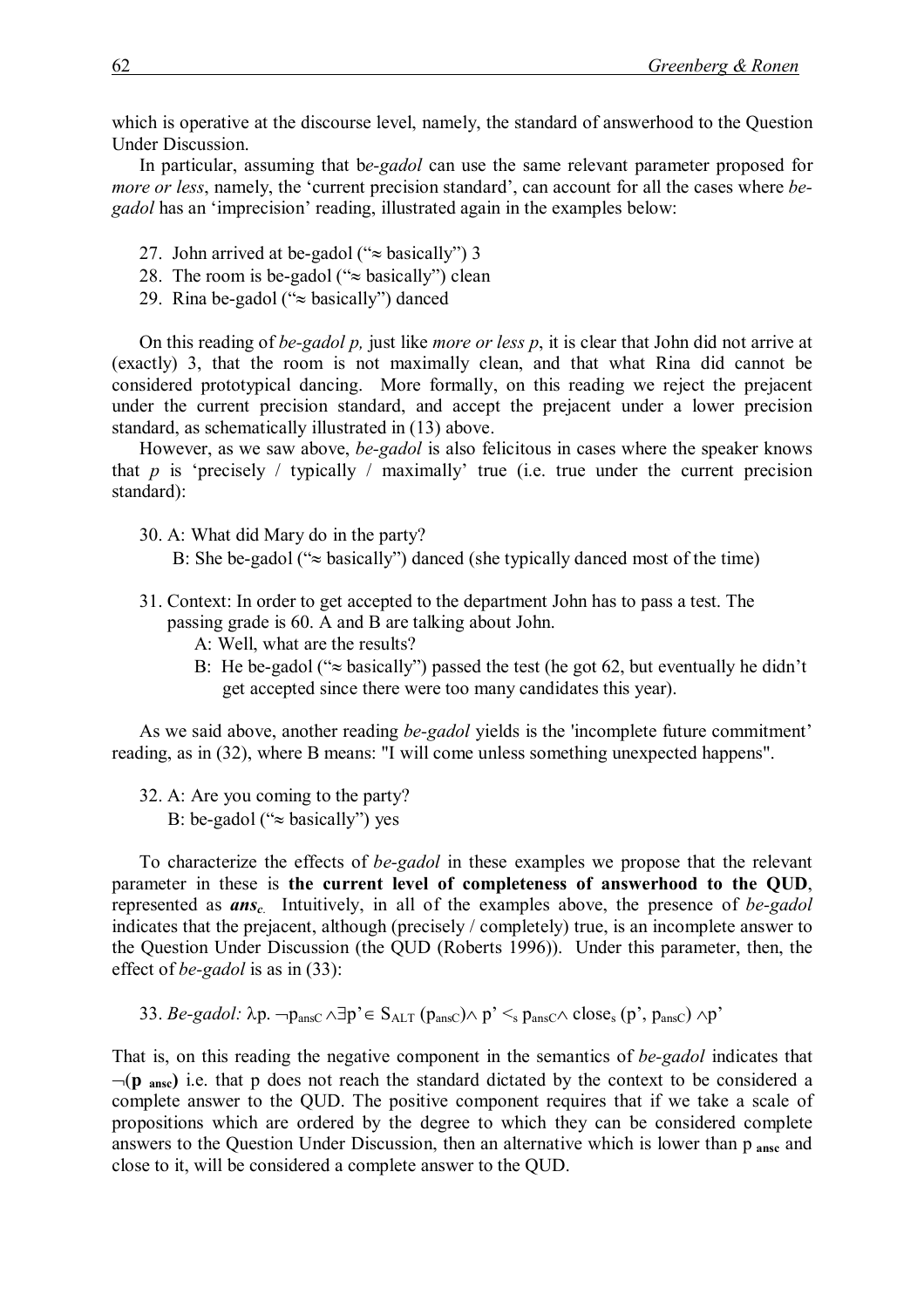It is important to note that since *be-gadol* operates on metalinguistic levels, the negation in the definition doesn't affect truth value at all, similarly to what we saw with precision standards. Hence, in this reading p can be true in  $w_0$ , e.g. John passed the test, Mary (typically) danced, etc.

To illustrate the operation of the *ansC,* let us distinguish two cases where *be-gadol* operates with this parameter:

In the first case, degrees of completeness of answerhood can be lined on a scale where all alternatives are answers **to the same question**. The top of the scale is the most complete answer possible, and the lower an alternative is on the scale, the less complete it is. The context determines for each question a standard of what counts as a "complete answer". This standard can be different in different contexts, even without hedges like *be-gadol*. For example, consider B's answer to A's question in (34):

34. A: What did Mary do today?

B: She studied for the test

If B is a detective giving an account of Mary's activities to his commander, his answer may be considered an incomplete answer. That is, a really complete answer may be more elaborated "She studied for the test, spoke with John on the phone and wrote three letters". In contrast, for a regular conversation between two friends the same answer will be considered complete (as this is the main thing that Mary did, and the rest was not very important).<sup>7</sup> These different contextual standards can be ordered on a scale, as is schematically illustrated in (35):

35.

 $\overline{a}$ 



Given this possibility, then, the use of *be-gadol* can indicate that the prejacent does not reach the contextual standard for being a complete answer to a QUD Q, but it counts as a complete answer to this same QUD Q if we lower the standard. This is what we get in what we called the 'temporal' reading of (36), and the 'incomplete future commitment' reading in (38) as illustrated in (37) and (39), respectively:

<sup>&</sup>lt;sup>7</sup>We can derive the potential variation in what counts as a complete answer from the maxim of quantity, which dictates the speaker give the maximal amount of relevant information. What counts as 'relevant' can change from context to context, and hence, what counts as 'maximal amount of information' can change from context to context.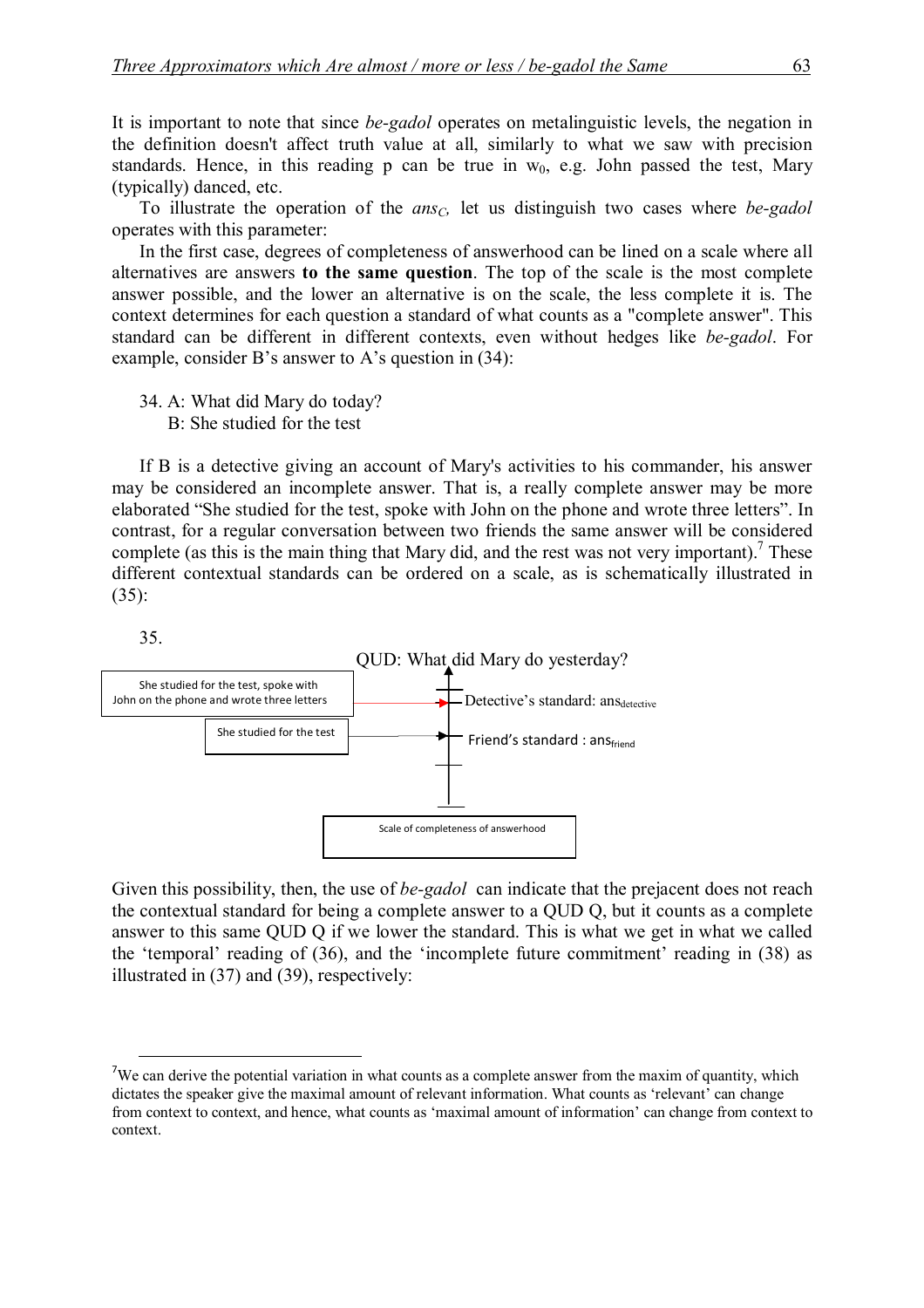#### 36. A: What did Mary do in the party? B: She be-gadol (" $\approx$  basically") danced.

#### 37.

QUD: What did Mary do in the party?



#### 38. A: Are you coming to the party? B: be-gadol yes

39.

QUD: Are you coming to the party?



There is, however, another option to think about 'levels of answerhood to the QUD', which *be-gadol* can exploit. This is what happens in the reading which we intuitively described above as 'this is not the whole story" reading. In this option, while the prejacent is considered a complete answer to the **explicit** question, it is an **in**complete answer to a salient super-question of this explicit question, which is what is **really** under discussion (and which can be itself explicit or implicit) (see e.g. Roberts (2011) and Buring (1997). Consider example (40), repeated here:

- 40. Context: In order to get accepted to the department John has to pass a test. The passing grade is 60. A and B are talking about John.
	- A: Well, what are the results?
	- B: He be-gadol (" $\approx$  basically") passed the test (he got 62, but eventually he didn't get accepted since there were too many candidates this year).

In (40) the prejacent "He passed" is, in fact, a complete answer to the explicit question the A presents, "Did he pass?". However, the use of *be-gadol* indicates that "this is not the whole story". In particular, it indicates the prejacent is not a complete answer to the 'real' question under discussion in this context, namely "How did John do in terms of his wish to be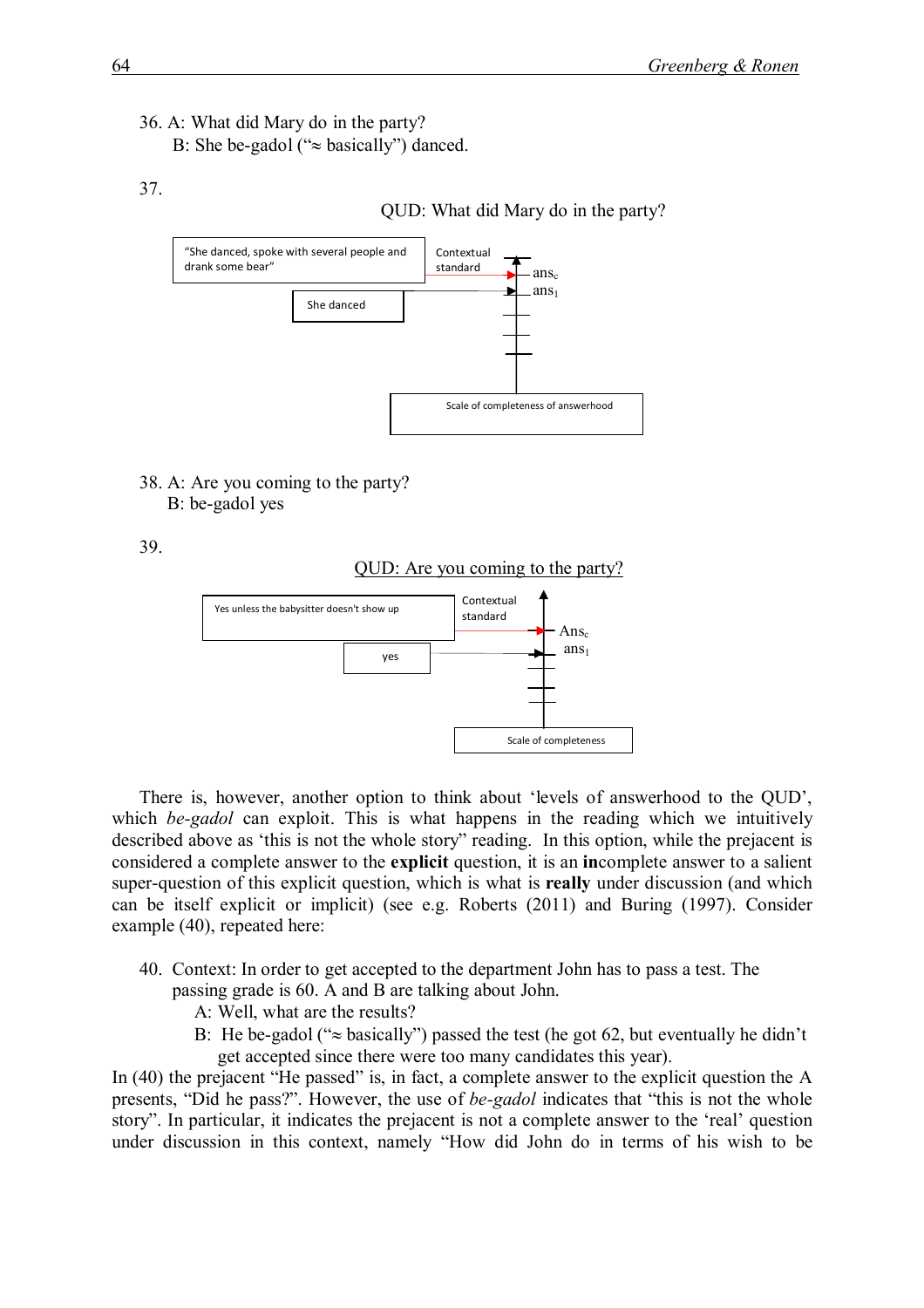accepted to the department?"<sup>8</sup>. In other words, the question in  $(41a)$  that the prajacent fully answers is a sub-question of the real question which is under discussion, namely (41b):

41. a. What are the results (in terms of John's wishes to be accepted to the department?) b. Did he pass the test?

Thus, B's use of *be-gadol* in (40) instructs the listener to reject p as a complete answer under the current answerhood standard ans<sub>c</sub>, but to accept p as a complete answer to a subquestion of this question, hence , accepting it as a complete answer under a lower answerhood standard *ans1*. Moreover, since "Did he pass?" is an 'important' sub-question, (under normal circumstances passing the test predicts being accepted),  $p<sub>ans1</sub>$  can be considered not only 'lower' than  $_{\text{pansC}}$ , but also 'close' to it. This is illustrated in (42):

42.

 $\overline{a}$ 





A similar analysis seems to apply to 43:

43. A: So what's happening with John and Mary? Do they love each other?

B: They be-gadol (" $\approx$  basically") love each other, but they are still not ready to get married (they need more money).

Here too the use of *be-gadol* indicates that p is not a complete answer to the real question under discussion (e.g. What are John and Mary's long term plans?), although it is a complete answer to an important subquestion of this QUD (Do John and Mary love each other?). Thus, we can think here too about an operation which says that p is not a complete answer under the current standard of answering the QUD (given that the real, current QUD is the superquestion), but that it reaches a lower an close standard (i.e. it answers an important subquestion of this QUD).

## **5 Summary and Directions for Further Research**

In this paper we have looked at a range of differences between the approximators *almost, more or less* and *be-gadol*, in terms of polarity, directionality, distance from the limit point

<sup>&</sup>lt;sup>8</sup>See also Roberts (2011) for other strategies that a speaker may use to indicate that p is not an answer to the explicit question, but to another, sometimes implicit question.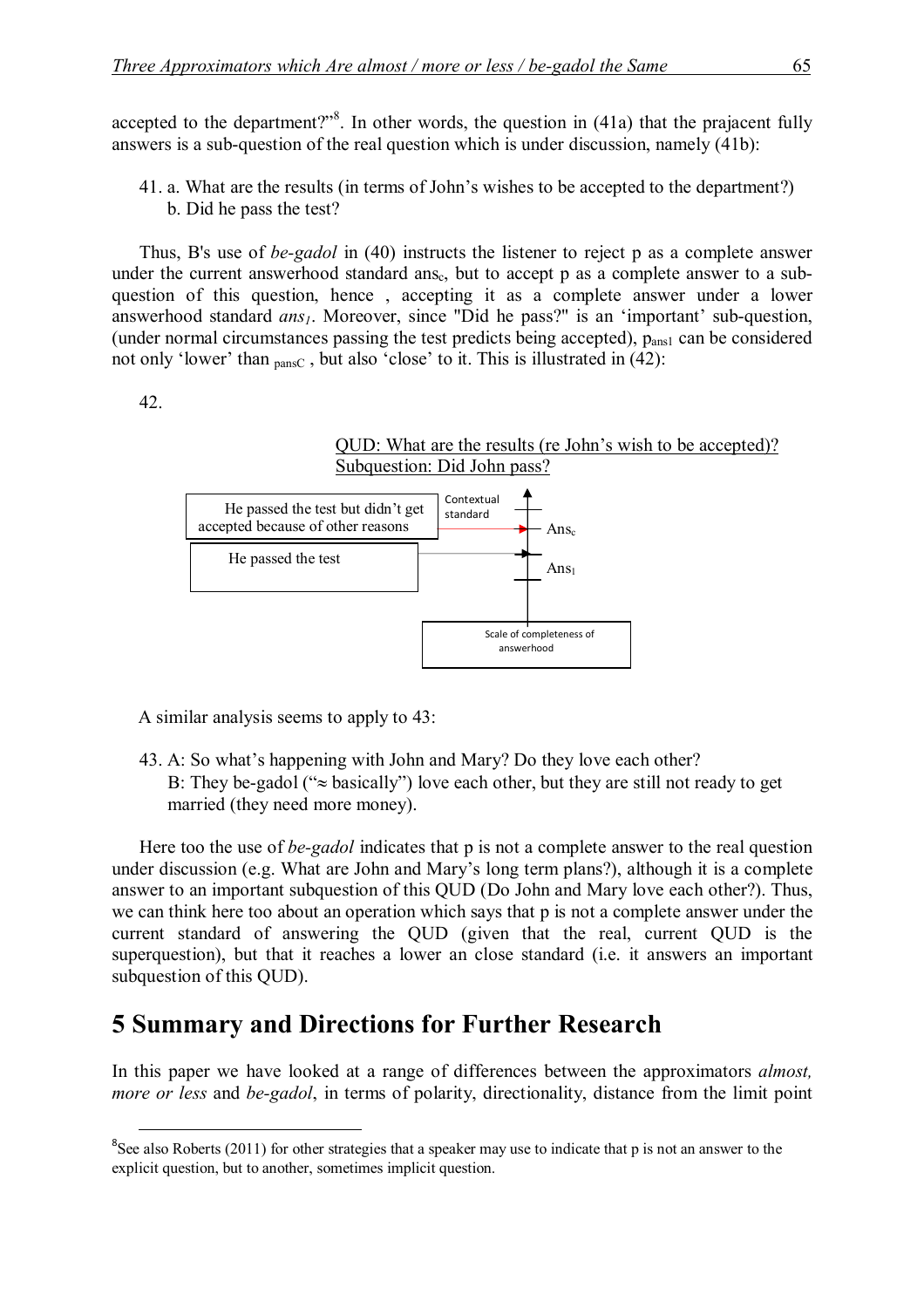and the ability to get various readings: counterfactual/ temporal / 'incomplete future commitment' / imprecision / incomplete answerhood, etc.

As mentioned above, previous theories took such differences to indicate that approximators like *almost* and *more or less* have distinct semantic operations. In contrast, we proposed a unified schema for all three approximators (repeated in (44)) which is heavily inspired by the proposed semantics of *almost*, capturing the intuitive similarity between them. We derived the range of differences between the three approximators from a minimal varying component, i.e. from whether the relevant parameter ( $\degree$ c') in the definition is a world (w<sub>0</sub>), a precision standard (pre $c$ ) or a completeness standard of answerhood to the QUD (ans $c$ ):

### **44. Approximator:**  $\lambda \mathbf{p}$ .  $\neg \mathbf{p}_c \wedge \exists \mathbf{p}^* \in \mathbf{S}_{\mathrm{ALT}}$  ( $\mathbf{p}_c \wedge \mathbf{p}^* \leq \mathbf{p}_c \wedge \mathbf{close}_s$  ( $\mathbf{p}^*, \mathbf{p}_c \wedge \mathbf{p}^*$ )

The observations and claims made in this paper raise many questions and directions for further research. Here are some such questions:

## **5.1 How to Model Better and More Precisely 'Degrees of Answerhood'?**

In particular, in Roberts' (1996, 2011) theory, an incomplete (partial) answer to a QUD is one which assigns a truth value to at least one element in the alternative in the question. Given this approach we may take an answer q as more complete than p, if q assigns values to more alternatives. For example: 'Rina ate pizza and salad' is a more complete answer than 'Rina ate pizza' to the question "What did Rina eat?"

However, there may be other kinds of 'degrees of completeness' of answerhood, which are not always 'quantity-based'. Consider, for example, (45):

45. A: What do you study in semantics?

B: Be-gadol (" $\approx$  basically"), about the meanings of expressions in the language.

The use of *be-gadol* in (45) seems to indicate B's answer, although true, is too general. A more detailed answer would be considered more complete. Can this type of 'incompleteness' be covered by using Robert's characterization above? Instead, can this example be captured by the 'approximative'/'imprecision' reading, instead of incomplete answer?

## **5.2 Can the Present Proposal Be Extended to All Approximators (Cross linguistically)?**

For example, do 'epistemic approximators' (Sauerland & Stateva 2007) have the same schematic operation suggested above? If yes, what is the 'relevant parameter' with them (degrees of speaker's commitment?) What other parameters differentiate different approximators cross linguistically?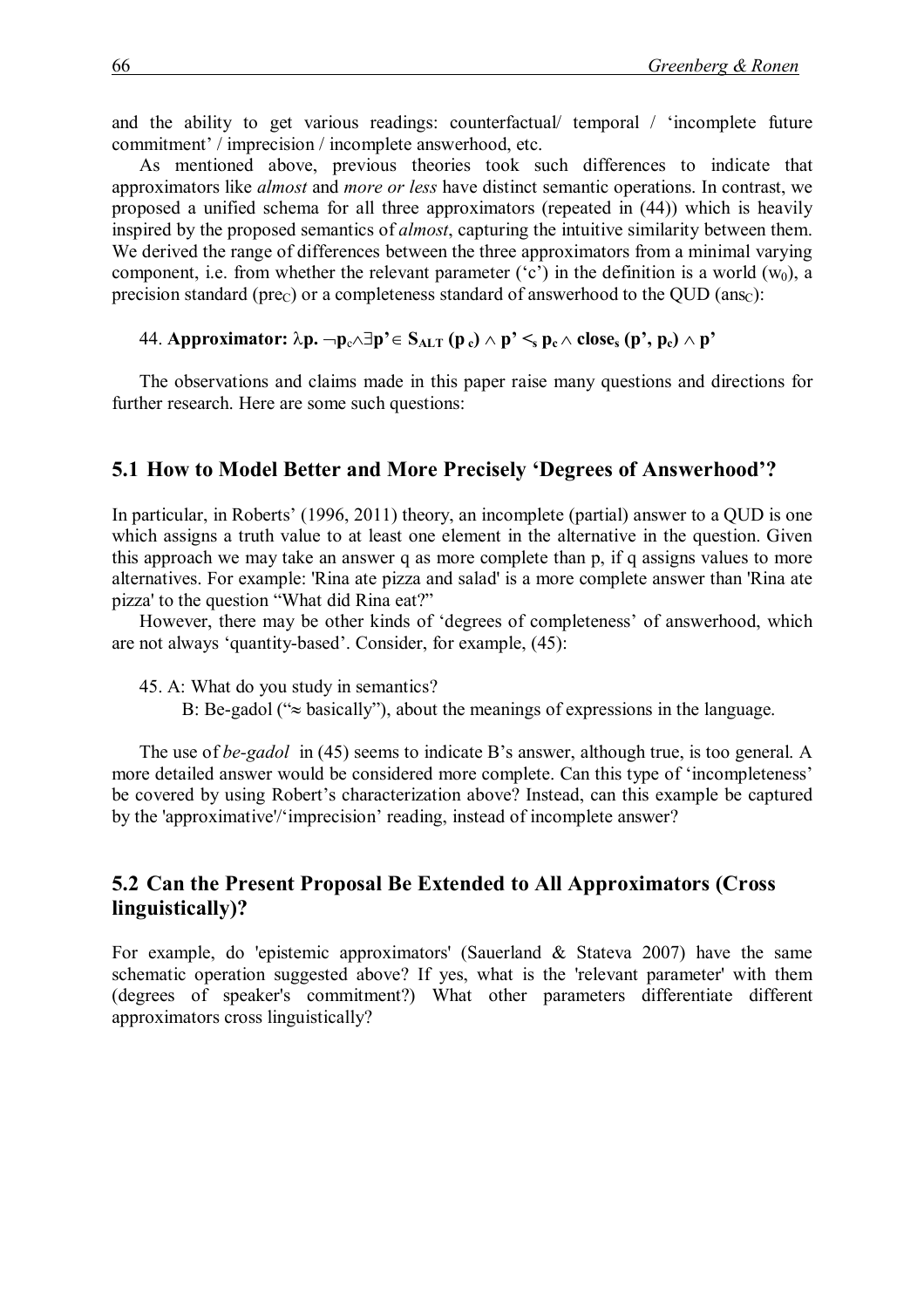## **5.3 What Is 'at issue' and What Is 'not at issue' in the Semantics of Approximators?**

According to Roberts (2011), the negative (polar) component of *almost* is 'not at issue', since it usually cannot be rejected. However, there seem to be cases this component **can** be rejected, as in (46):

46. A: The room is almost clean

B: You're wrong. It is clean!

What are the implications of such data to the status of the polar and proximity components with *almost* and with other approximators?

### **5.4 How Does Focus Interact with the Semantics of Approximators?**

It seems clear that *more or less* is focus sensitive, i.e. that the scales of alternatives in the positive component are associated with the focused element in the sentence. For example, the set of alternatives, and therefore also the implications of (47) and (48) differ:

- 47. John more or less  $\lceil$  danced $\rceil$ <sub>F</sub> at 3
- 48. John more or less danced at  $[3]_F$ .

(47) implies that what John did at 3 is 'more less dancing", i.e. at 3 he didn't typically danced, but did something which resembled dancing. On the other hand, (48) implies that the time when John danced is 'more or less' 3, i.e. he didn't (necessarily) dance at 3, but perhaps at some time close to 3.

This behavior of *more or less* highlights a very interesting difference between it and 'classic' focus sensitive operators. *Only*, for example, is also focus sensitive, but the set of alternatives it operates on are standard "Roothian" alternatives, i.e. distinct propositions which are different from the prejacent in the focused element, which is replaced by an element of the same semantic type (Rooth 1985). In the case of *more or less,* on the other hand, the alternatives are different interpretational versions of the prejacent (which differ in the precision standards we use).

Schematically, then, we can say that whereas *only p* triggers 'external' alternatives, as in (49a) with *more or less p* the alternatives are 'internal', as in (49b):

49. *a. only p: {p,q,r,s,t…} b. more or less p*: {*p, p1, p2, p3, p4….}*

There are other alternative sensitive operators which are similar to *more or less* in this respect, e.g. the Hebrew exclusive *be-sax ha-kol* ('all in all') in some of its readings (see Orenstein & Greenberg 2012), as well as some focus sensitive operators which are themselves stressed / focused (e.g. the Hebrew *bixlal* (Greenberg & Khrizman (2012)), and perhaps some versions of stressed *doch* in German (Egg & Zimmermann (2011)). The difference may be also seen as similar to a distinction between contextual alternatives and 'subdomain' ones, discussed in e.g. Chierchia's (2010) analysis of the similarities and differences between items triggering scalar implicatures and NPIs. More research is needed in order to develop a mechanism which will be able us to capture this difference and to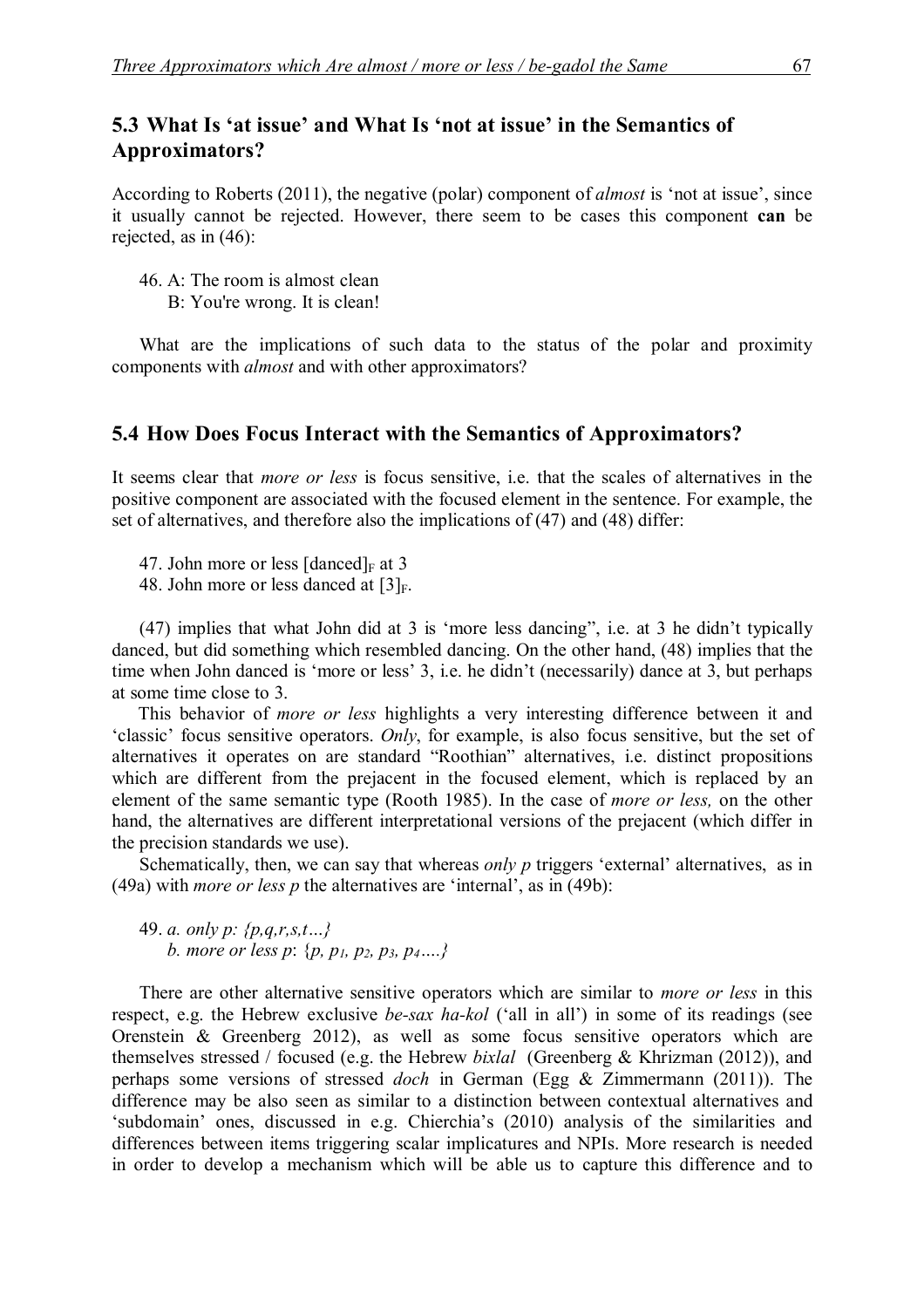predict which operator has 'external' alternatives like (49a), and which 'internal' alternatives like (49b), and how focus interacts with these two types of operators.

A related question, in this respect, is whether focus sensitivity should be part of the semantic entry of approximators, or it is a pragmatic epiphenomenon. Using Beaver & Clark's (2008) terminology, what is the 'degree of association with focus' of *almost, more or less*, *be-gadol* etc.? (see Amaral & del Prete (2010) for some discussion of *almost* in this respect).

## **5.5 Are Approximators like** *more or less* **/** *be-gadol* **Sensitive to the Presence/Absence of a Judge Argument in the Semantics of Their Associates?**

As with saw above, sentences of the form 'more or less p' are usually compatible with a situation where p is precisely true. For example, as seen above, if we find out that John arrived precisely at 3, we can still take the sentence in (50) to be true:

50. John arrived at more or less 3

However, this is not always the case. Consider (51)-(53):

- 51. John is more or less running
- 52. The room is more or less clean

If a listener of (51) and (52) finds out that John was running in the most typical / wonderful way, or that the room is perfectly clean, he/she will consider (51) and (52), respectively, false. Why is that? What explains the difference between sentences like (51) and (52) and sentences like (50)?

We suspect that the difference has to do with the fact that predicates like *clean* and *running* are inherently evaluative, whereas '3' (or 'arrive at 3') is not. This can be captured by assuming that the semantics of adjectives like *clean* and even of certain verbs involves a judge parameter, which makes them similar to predicates of personal taste (Lasersohn (2005)). Intuitively, then, the idea would be that when a speaker utters (51) or (52) she necessarily does so after she evaluated the degree of cleanness of the room (and compared it to some standard of cleanness), or the quality of John's running. If this is indeed the case, then in case we find out that the room is maximally/perfectly clean, we cannot accept (52) for the same reason that we cannot accept (50) as true in case it is clear that the speaker knew that it is precisely 3 (see again section (4.2) above for an explanation). More research is needed here, though, to implement this idea in a precise way.

## **5.6 What Happens with L(ower)-closed Adjectives?**

*almost/ be-gadol/ more or less* are all better with U(pper) closed than with L(ower) closed adjectives (using the terminology of Kennedy & McNally 2005):

53. The room is almost / more or less / be-gadol clean / ??dirty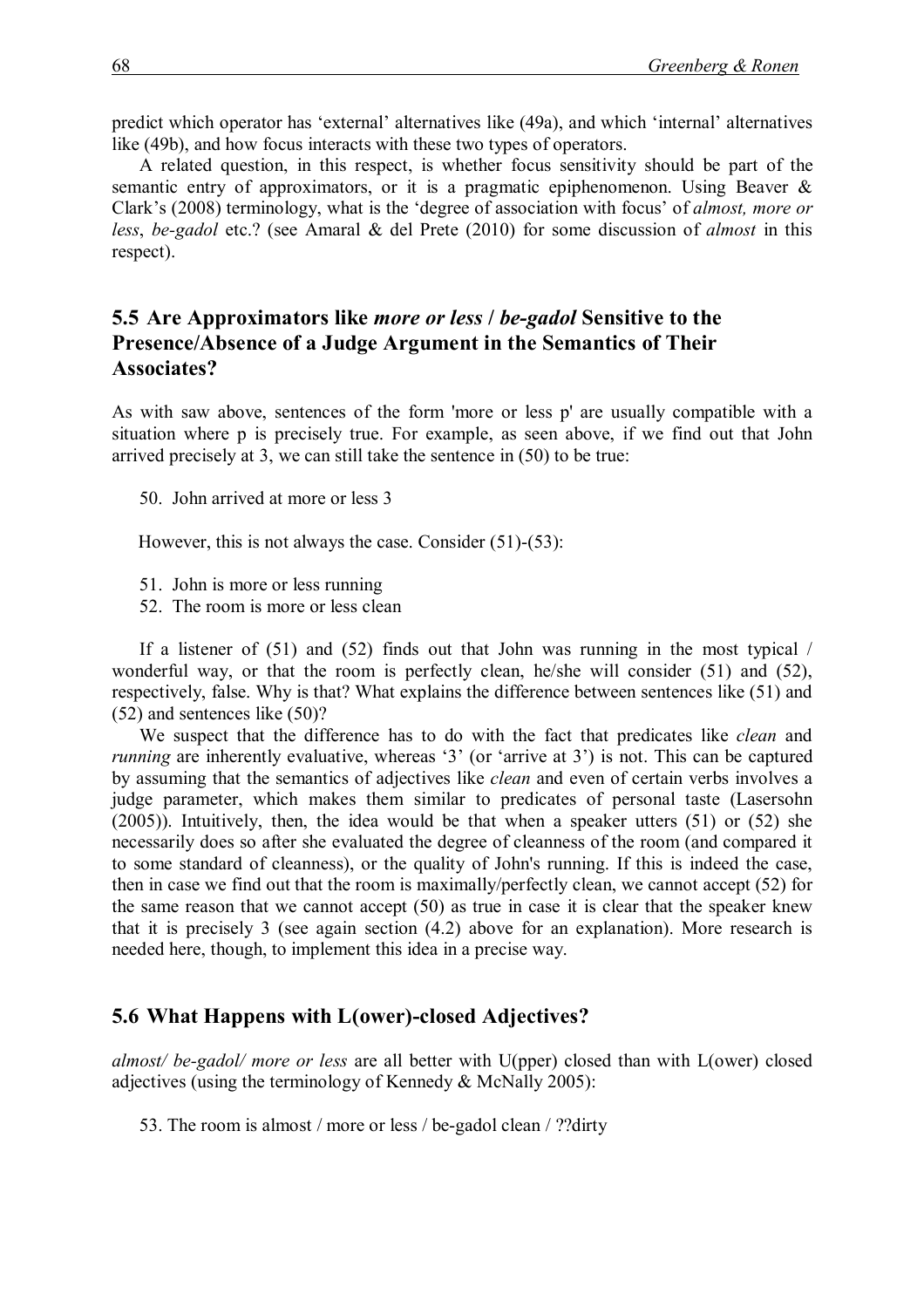It is interesting to note, however, that when the approximators themselves are stressed their status with *dirty* improves:

54. ?The room is  $\left[\text{almost}\right]_F$  /  $\left[\text{more or less}\right]_F$  /  $\left[\text{be-gadol}\right]_F$  dirty

Further research should check whether these facts can be accounted for using the present proposal concerning the semantics of approximators, the difference between upper closed and lower closed adjectives (e.g. Kennedy & McNally (2005), McNally (2011), Sassoon &Toledo (2011)), and the special effects of stressed operators (e.g. Egg  $&$  Zimmermann (2011), Greenberg & Khrizman (2012)).

## **References**

- Amaral, Patricial and Fabio Del Prete. 2010. 'Approximatong the Limit: The Interaction Between Quasi 'Almost' and Some Temporal Connectives in Italian'. *Linguistics and Philosophy, 33(2)*, 51-115.
- Beaver, David, and Brady Clark. 2008. *Sense and Sensitivity: How Focus Determines Meaning* (Explorations in Semantics), Oxford: Blackwell.
- Büring, Daniel. 1997. *The Meaning of Topic and Focus: the 59th street bridge accent.* Routledge, London.
- Chierchia, Gennaro. 2010. *Meaning as inference: the polarity system*. Ms.
- Egg, Markus and Malte Zimmermann. 2011. "Stressed Out! Accented Discourse Particles the Case of "Doch"", a talk given in S&B 16, Utrecht.
- Greenberg, Yael and Keren Khrizman. 2012. 'Bixlal- a general strengthening operator'. In *Proceedings of IATL 27*.
- Hitzeman, Janet. 1992. "the selectional properties and entailement of 'almost'." *CLS* 28: 225-238.
- Lasersohn, Peter. 1999. Pragmatic halos. *Language*, 75, 522–551.
- Lewis, David. 1973. *Counterfactuals*, Harvard University Press, Cambridge (MA).
- McNally, Luise. 2011. *The relative role of property type and scale structure in explaining the behavior of gradable adjectives*. Vagueness in Communication, 151–168.
- Morzycki, Marcin. 2011. The several faces of adnominal degree modification. In *West coast conference on formal linguistics*, vol. 29.
- Penka, Doris. 2006. 'Almost there: The meaning of almost', in *Proceedings of SuB* 10. Berlin.
- Roberts , Craige. 1996. "Information Structure in Discourse: Towards an Integrated Formal Theory of Pragmatics." In J.H. Yoon and Andreas Kathol, eds., OSU Working Papers in Linguistics 49: *Papers in Semantics*, 91-136.
- Roberts, Craige. 2011. *'*Only: A case study in projective meaning', *Formal Semantics And Pragmatics: Discourse, Context, and Models,6,* 1-59.
- Rooth, Mats.1985. *Association with Focus*. Doctoral dissertation, University of Massachusetts, Amherst.
- Sauerland, Uli and Penka Stateva. 2007. 'Scalar vs. Epistemic Vagueness. Evidence from Approximators'. In *Proceedings of Semantics and Linguistic Theory (SALT)*17, Masayuki Gibson , and Tova Friedman (eds.), CLC Publications, Ithaca, NY.
- Sadock, Jerold. 1981. 'Almost' in: Peter Cole (eds.), *Radical Pragmatics*, 257-71, Academic Press, New York.
- Sassoon, Galit and Asaf Toledo. (ms.). *Absolute and Relative adjectives and their Comparison Classes.*